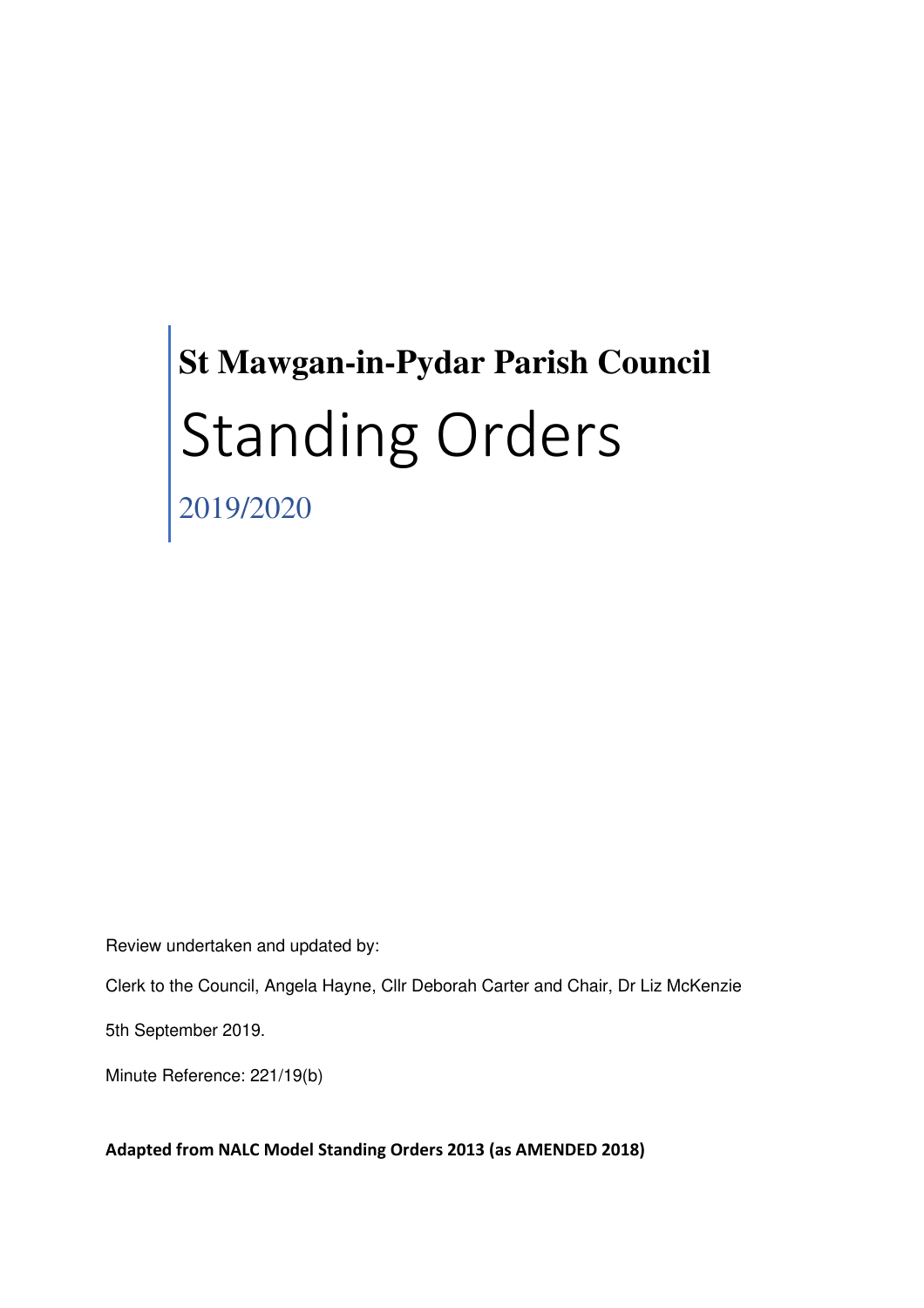# **Standing Orders Contents**

| 1.                                                              |                                                                   |
|-----------------------------------------------------------------|-------------------------------------------------------------------|
| 2.                                                              |                                                                   |
| 3.                                                              |                                                                   |
| 4.                                                              |                                                                   |
| 5.                                                              |                                                                   |
| 5                                                               |                                                                   |
| 6.                                                              |                                                                   |
| EXTRA ORDINARY MEETINGS OF THE COUNCIL AND COMMITTEES AND<br>7. |                                                                   |
| 8.                                                              |                                                                   |
| 9.                                                              |                                                                   |
|                                                                 | 10. MOTIONS FOR A MEETING THAT REQUIRE WRITTEN NOTICE TO BE GIVEN |
|                                                                 | 11. MOTIONS AT A MEETING THAT DO NOT REQUIRE WRITTEN NOTICE 12    |
|                                                                 |                                                                   |
|                                                                 |                                                                   |
|                                                                 |                                                                   |
|                                                                 |                                                                   |
|                                                                 |                                                                   |
|                                                                 |                                                                   |
|                                                                 |                                                                   |
|                                                                 |                                                                   |
|                                                                 |                                                                   |
|                                                                 |                                                                   |
|                                                                 | 22. RESPONSIBILITIES UNDER DATA PROTECTION LEGISLATION 20         |
|                                                                 |                                                                   |
|                                                                 |                                                                   |
| 25. COMMUNICATING WITH DISTRICT AND COUNTY OR UNITARY AUTHORITY |                                                                   |
|                                                                 |                                                                   |
|                                                                 |                                                                   |

These model standing orders update the National Association of Local Council (NALC) model standing orders contained in "Local Councils Explained" by Meera Tharmarajah (© 2013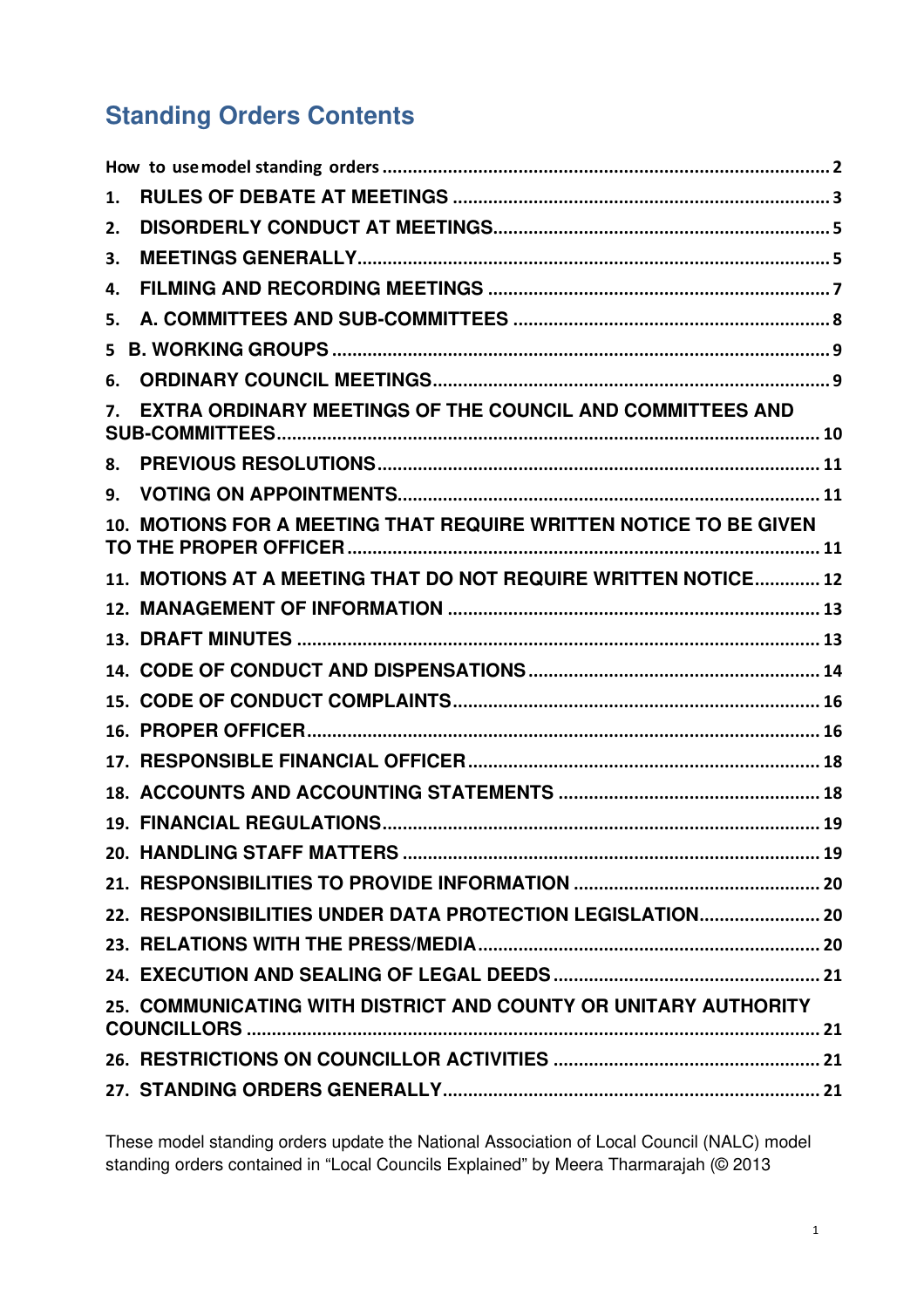NALC). This publication contains new model standing orders which reference new legislation introduced after 2013 when the last model standing orders were published.

# **How to use model standing orders**

Standing orders are the written rules of a local Council. They are used to confirm a Council's internal organisational, administrative and procurement procedures and procedural matters for meetings. They are not the same as the policies of a Council, but they may refer to them. A local Council must have standing orders for the procurement of contracts.

Meetings of full Council, Councillors, the Responsible Financial Officer and Proper Officer are subject to many statutory requirements. A Council should have standing orders to confirm those statutory requirements. A Council should have standing orders to control the number, place, quorum, notices and other procedures for committee and sub-committee meetings because these are subject to fewer statutory requirements. If it does not, committees and subcommittees may adopt their own standing orders.

Local councils operate within a wide statutory framework. NALC model standing orders incorporate and reference many statutory requirements to which councils are subject. It is not possible for the model standing orders to contain or reference all the statutory or legal requirements which apply to local councils. For example, it is not practical for model standing orders to document all obligations under data protection legislation. The statutory requirements to which a council is subject apply whether or not they are incorporated in a council's standing orders.

Model standing orders that are in bold type contain statutory requirements. It is recommended that Councils adopt them without changing them. Other model standing orders not in bold are designed to help Councils operate effectively but do not contain statutory requirements, so they may be adopted as drafted or amended to suit a Council's needs. For convenience, the word "Councillor" is used in model standing orders and includes a non-Councillor with or without voting rights unless otherwise stated.

A model standing order that includes brackets like this '()' requires information to be inserted by a Council. A model standing order that includes the term 'OR' provides alternative options for a Council to choose from when determining standing orders.

The model standing orders do not include model financial regulations. Financial regulations are standing orders to regulate and control the financial affairs and accounting procedures of a local Council. The financial regulations, as opposed to the standing orders of a Council, include most of the requirements relevant to the Responsible Financial Officer.

For convenience, the word "Councillor" is used in model standing orders and, unless the context suggests otherwise, includes a non-Councillor with or without voting rights, and "s/he" refers to she or he.

Model financial regulations are available to Councils in membership of the National Association of Local Councils (NALC) or One Voice Wales (OVW).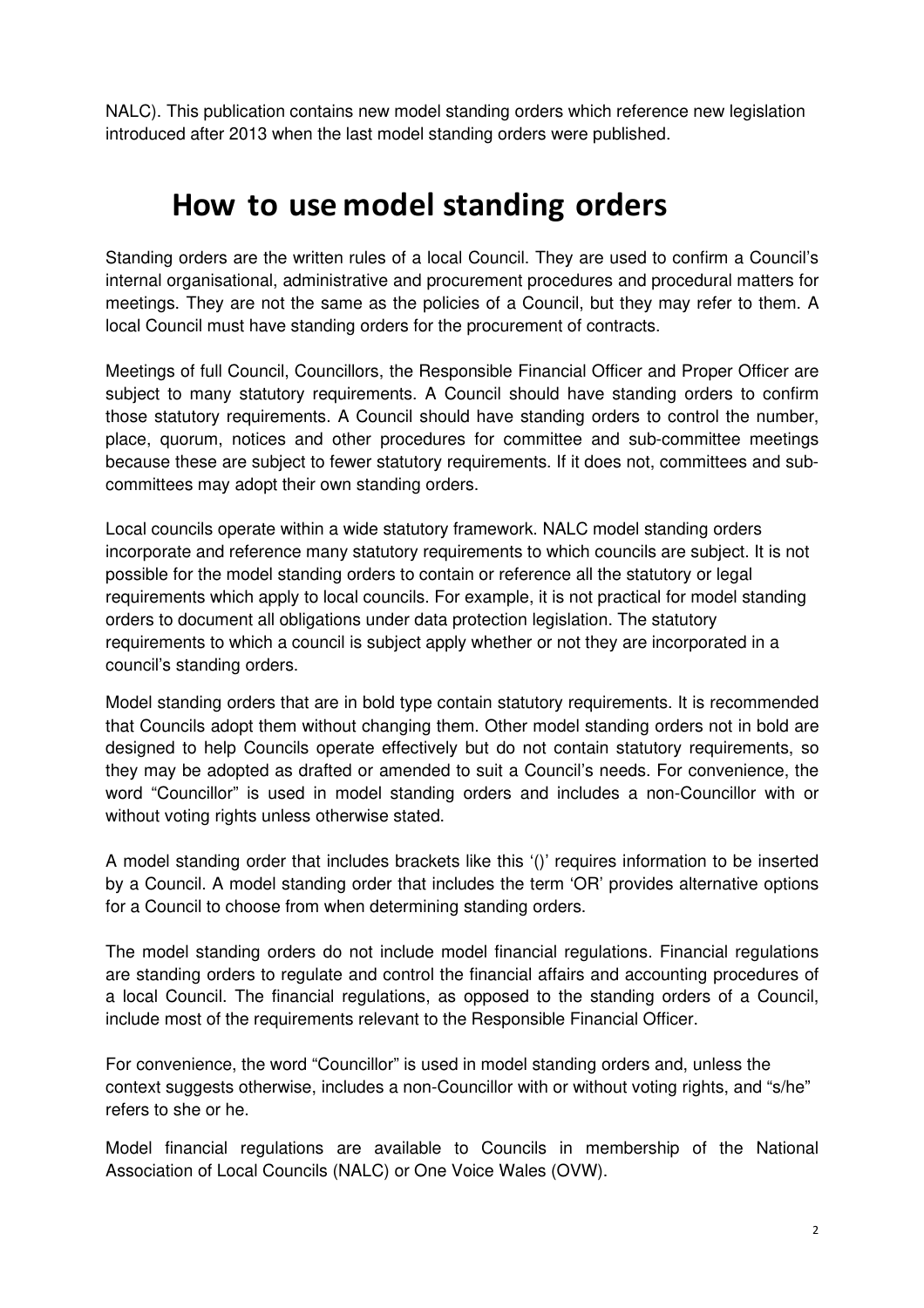# **1. RULES OF DEBATE AT MEETINGS**

- a Motions or (derived from an item on the agenda) shall be considered in the order that they appear unless the order is changed at the discretion of the Chair of the meeting.
- b A motion (including an amendment) shall not be progressed unless it has been moved and seconded.
- c A motion that is not moved by its proposer may be treated by the Chair of the meeting as withdrawn.
- d If a motion (including an amendment) has been seconded, it may be withdrawn by the proposer only with the consent of the seconder and the meeting.
- e An amendment is a proposal to remove or add words to a motion. It shall not negate the motion.
- f If an amendment to the original motion is carried, the original motion (as amended) becomes the substantive motion upon which further amendment(s) may be moved.
- g An amendment shall not be considered unless early verbal notice of it is given at the meeting and, if requested by the Chair of the meeting, is expressed in writing to the Chair.
- h A Councillor may move an amendment to his own motion if agreed by the meeting. If a motion has already been seconded, the amendment shall be with the consent of the seconder and the meeting.
- i If there is more than one amendment to an original or substantive motion, the amendments shall be moved in the order directed by the Chair of the meeting.
- j Subject to standing order 1(k) below, only one amendment shall be moved and debated at a time, the order of which shall be directed by the Chair of the meeting.
- k One or more amendments may be discussed together if the Chair of the meeting considers this expedient, but each amendment shall be voted upon separately.
- l A Councillor may not move more than one amendment to an original or substantive motion.
- m The mover of an amendment has no right of reply at the end of debate on it.
- n Where a series of amendments to an original motion are carried, the mover of the original motion shall have a right of reply either at the end of debate on the first amendment or at the very end of debate on the final substantive motion immediately before it is put to the vote.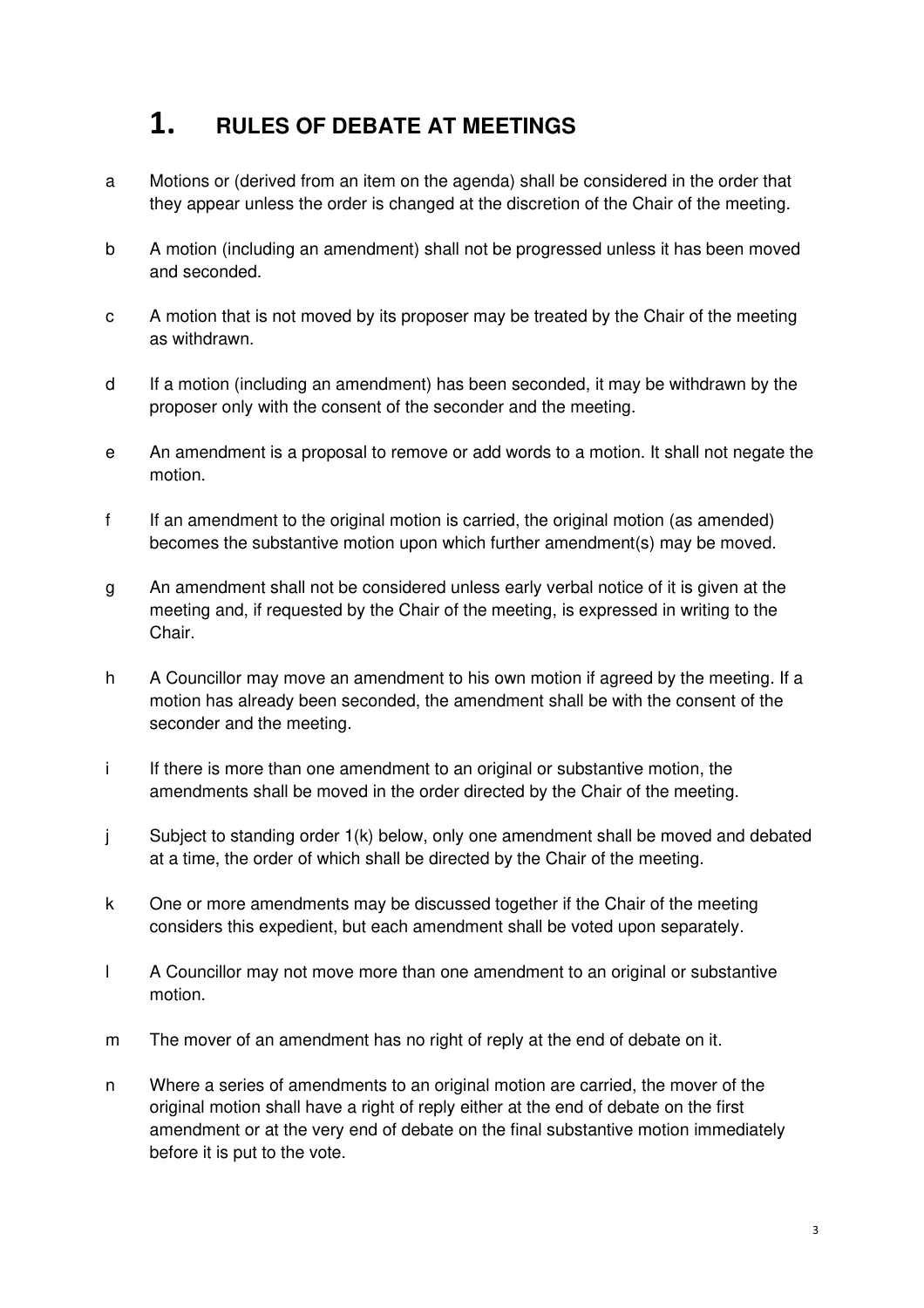- o Unless permitted by the Chair of the meeting, a Councillor may speak once in the debate on a motion except:
	- i. to speak on an amendment moved by another Councillor;
	- ii. to move or speak on another amendment if the motion has been amended since s/he last spoke;
	- iii. to make a point of order;
	- iv. to give a personal explanation; or
	- v. to exercise of a right of reply.
- p During the debate of a motion, a Councillor may interrupt only on a point of order or a personal explanation and the Councillor who was interrupted shall stop speaking. A Councillor raising a point of order shall identify the standing order which he considers has been breached or specify the other irregularity in the proceedings of the meeting s/he is concerned by.
- q A point of order shall be decided by the Chair of the meeting and her/his decision shall be final.
- r When a motion is under debate, no other motion shall be moved except:
	- i. to amend the motion;
	- ii. to proceed to the next business;
	- iii. to adjourn the debate;
	- iv. to put the motion to a vote;
	- v. to ask a person to be no longer heard or to leave the meeting;
	- vi. to refer a motion to a committee, sub-committee or working group for consideration;
	- vii. to exclude the public and press;
	- viii. to adjourn the meeting; or
	- ix. to suspend particular standing order(s) excepting those which reflect mandatory statutory (or legal) requirements.
- s. Before an original or substantive motion is put to the vote, the Chair of the meeting shall be satisfied that the motion has been sufficiently debated and that the mover of the motion under debate has exercised or waived his right of reply.
- t. Excluding motions moved understanding order 1(r) above, the contributions or speeches by a Councillor shall relate only to the motion under discussion and shall not exceed 3 minutes without the consent of the Chair of the meeting.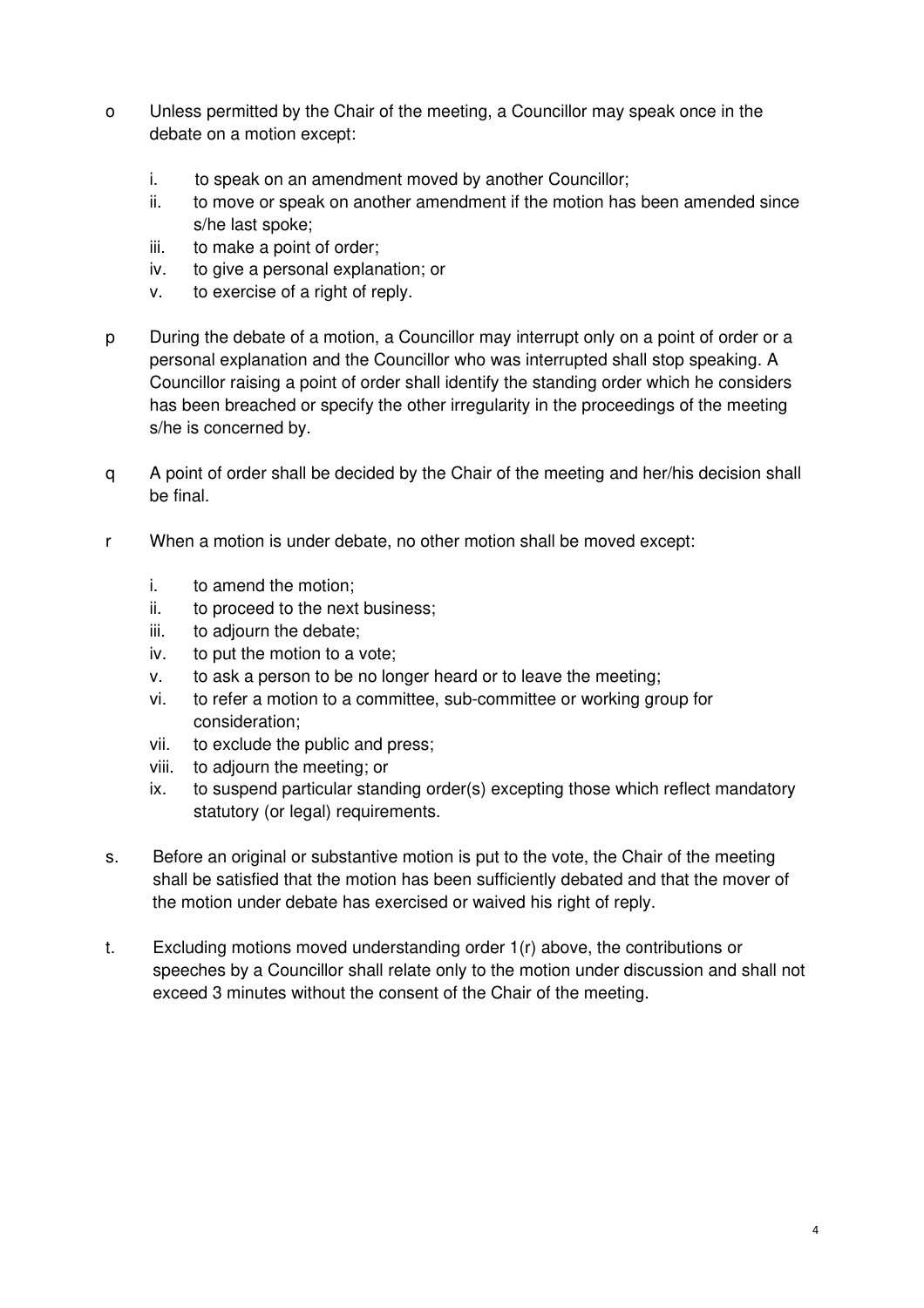# **2. DISORDERLY CONDUCT AT MEETINGS**

- a No person shall obstruct the transaction of business at a meeting or behave offensively or improperly. If this standing order is ignored, the Chair of the meeting shall request such person(s) to moderate or improve their conduct.
- b If person(s) disregard the request of the Chair of the meeting to moderate or improve their conduct, any Councillor or the Chair of the meeting may move that the person be no longer heard or excluded from the meeting. The motion, if seconded, shall be put to the vote without discussion.
- c If a resolution made under standing order 2(b) above is ignored, the Chair of the meeting may take further reasonable steps to restore order or to progress the meeting. This may include temporarily suspending or closing the meeting.

### **3. MEETINGS GENERALLY**

Full Council meetings Committee meetings Sub-committee meetings

- a **Meetings shall not take place in premises which at the time of the meeting are used for the supply of alcohol, unless no other premises are available free of charge or at a reasonable cost.**
- b **The minimum three clear days for notice of a meeting does not include the day on which notice was issued, the day of the meeting, a Sunday, a day of the Christmas break, a day of the Easter break or of a bank holiday or a day appointed for public thanksgiving or mourning.**
- c **The minimum three clear days' public notice for a meeting of the Council, its committees or sub-committees, does not include the day on which the notice was issued or the day of the meeting (unless the meeting is convened at shorter notice).**
- d **Meetings shall be open to the public unless their presence is prejudicial to the public interest by reason of the confidential nature of the business to be transacted or for other special reasons. The public's exclusion from part or all of a meeting shall be by a resolution which shall give reasons for the public's exclusion.**
- e Members of the public may make representations, answer questions and give evidence at a meeting which they are entitled to attend, in respect of the business on the agenda, provided that they have notified either the Chair or the Clerk of their desire to do so prior to the start of the meeting.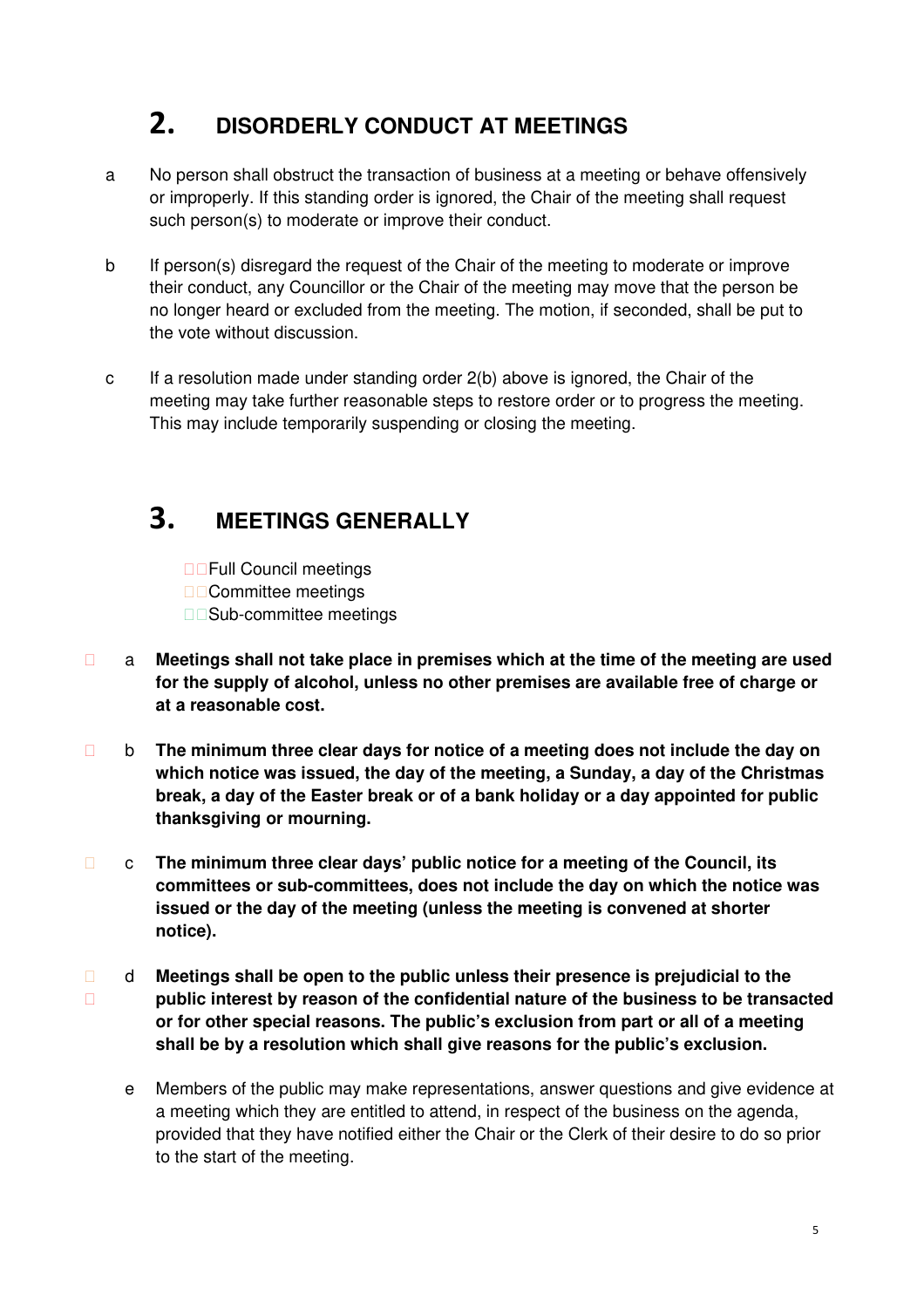- f The period of time designated for public participation at a meeting in accordance with standing order 3(e) above shall not exceed 10 minutes unless directed by the Chair of the meeting. At the Chair's discretion and with the agreement of the council, a member of the public may be invited to answer questions on matters of fact relating to the item under consideration by the Council at that point on the agenda where the matter is being discussed.
- g Subject to standing order 3(f) above, a member of the public shall not speak for more than (3) minutes, or less depending on the number of members of the public wishing to speak in the allotted public participation time.
- h In accordance with standing order 3(e) above, a question shall not require a response at the meeting nor start a debate on the question. The Chair of the meeting may direct that a written or oral response be given.
- i A person who speaks at a meeting of the Council shall raise their hand when requested to speak and
- j A person who speaks at a meeting shall direct the Chair and shall direct his comments to the Chair of the meeting.
- k Only one person is permitted to speak at a time. If more than one person wants to speak, the Chair of the meeting shall direct the order of speaking.
- l **The press shall be provided with reasonable facilities for the taking of their report of all or part of a meeting at which they are entitled to be present.**
- m **Subject to standing orders which indicate otherwise, anything authorised or required to be done by, to or before the Chair of the Council may in his absence be done by, to or before the Vice-Chair of the Council.**
- n **The Chair of the Council, if present, shall preside at a meeting. If the Chair is absent from a meeting, the Vice-Chair of the Council, if present, shall preside. If both the Chair and the Vice-Chair are absent from a meeting, a Councillor as chosen by the Councillors present at the meeting shall preside at the meeting.**
- o **Subject to a meeting being quorate, all questions at a meeting shall be decided by a majority of the Councillors and non-Councillors with voting rights present and voting.**
- p **The Chair of a meeting may give an original vote on any matter put to the vote, and in the case of an equality of votes may exercise his casting vote whether or not s/he gave an original vote.** See standing orders 5(h) and (i) below for the different rules that apply in the election of the Chair of the Council at the annual meeting of the Council.
- q **Unless standing orders provide otherwise, voting on a question shall be by a show of hands. At the request of a Councillor, the voting on any question shall be recorded so as to show whether each Councillor present and voting gave his/her**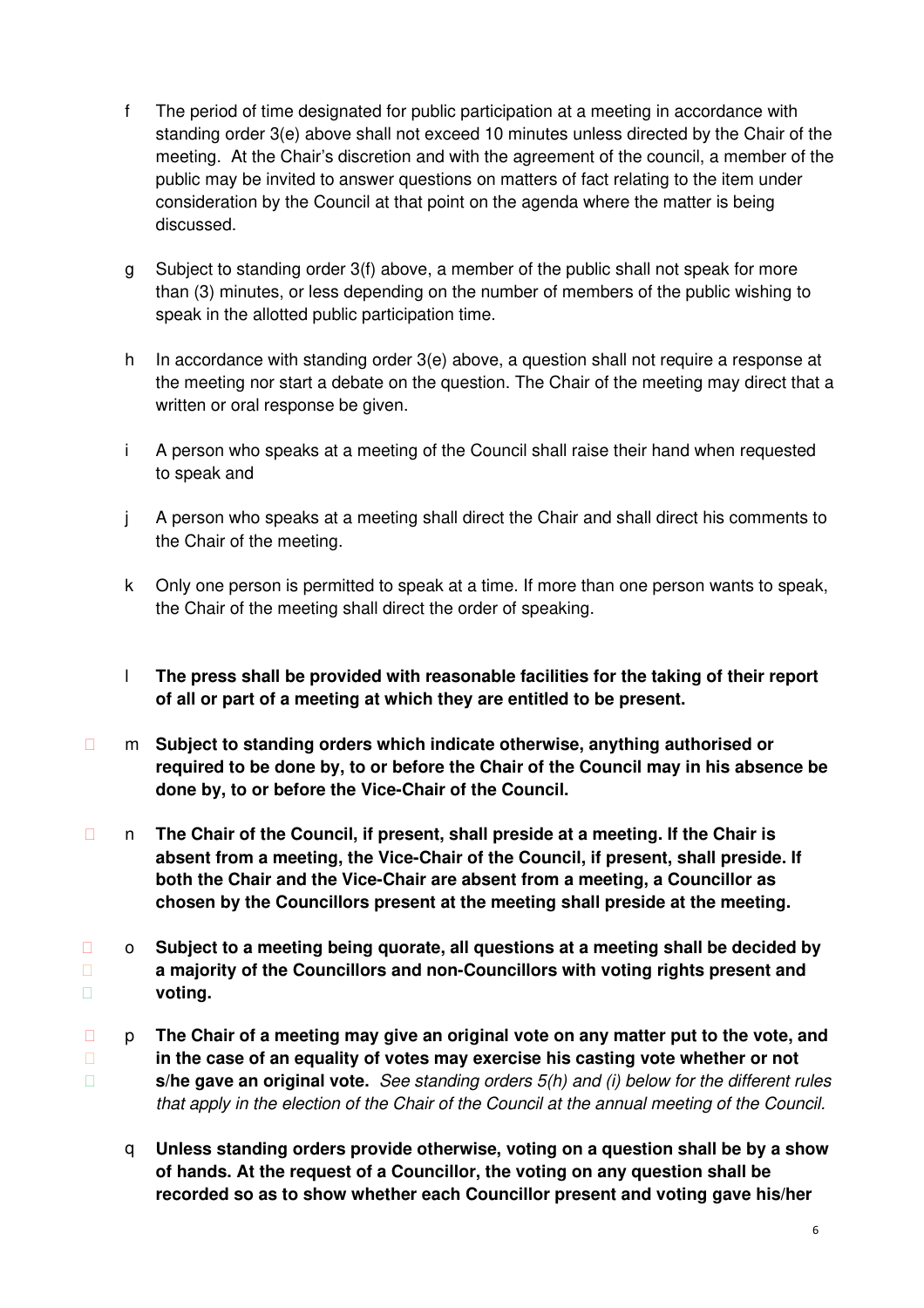**vote for or against that question. Such a request shall be made before moving to the vote and will be taken in order of those present at the meeting and eligible to vote.**

- r The minutes of a meeting shall include an accurate record of the following: i. the time and place of the meeting;
	- ii. the names of Councillors who are present and the names of Councillors who are absent;
	- iii. interests that have been declared by Councillors and non-Councillors with voting rights:
	- iv. the grant of dispensations (if any) to Councillors and non-Councillors with voting rights;
	- v. whether a Councillor or non-Councillor with voting rights left the meeting when matters that they held interests in were being considered;
	- vi. if there was a public participation session; and
	- vii. the resolutions made.
- s **A Councillor or a non-Councillor with voting rights who has a disclosable pecuniary interest, or another interest as set out in the Council's code of conduct in a matter being considered at a meeting is subject to statutory limitations or restrictions under the code on his/her right to participate and vote on that matter.**
- t **No business may be transacted at a meeting unless at least one-third of the whole number of members of the Council are present and in no case shall the quorum be less than three. The quorum for St Mawgan in Pydar Parish Council shall be 4.**  See standing order 4d (viii) below for the quorum of a committee or sub-committee meeting.
- u **If a meeting is or becomes inquorate, no business shall be transacted, and the meeting shall be closed.** The business on the agenda for the meeting shall be adjourned to another meeting.
- v Except at the discretion of the Chair, a meeting shall not exceed a period of 2 hours, unless a resolution is made to extend the meeting. Any business not transacted shall be carried over to the next meeting or such other meeting as the Chair may decide.

### **4. FILMING AND RECORDING MEETINGS**

a) Whilst a meeting of the Council, its committees or sub committees is open to the public, any person, if present, may:

i) film, photograph or make an audio recording of a meeting;

ii) use any other means for enabling persons not present to see or hear proceedings at a meeting as it takes place or later;

iii) report or comment on the proceedings in writing during or after a meeting or orally report or comment after the meeting.

b) Oral reporting, commentary or broadcasting is not permitted during any part of a meeting of the council, its committees and sub committees.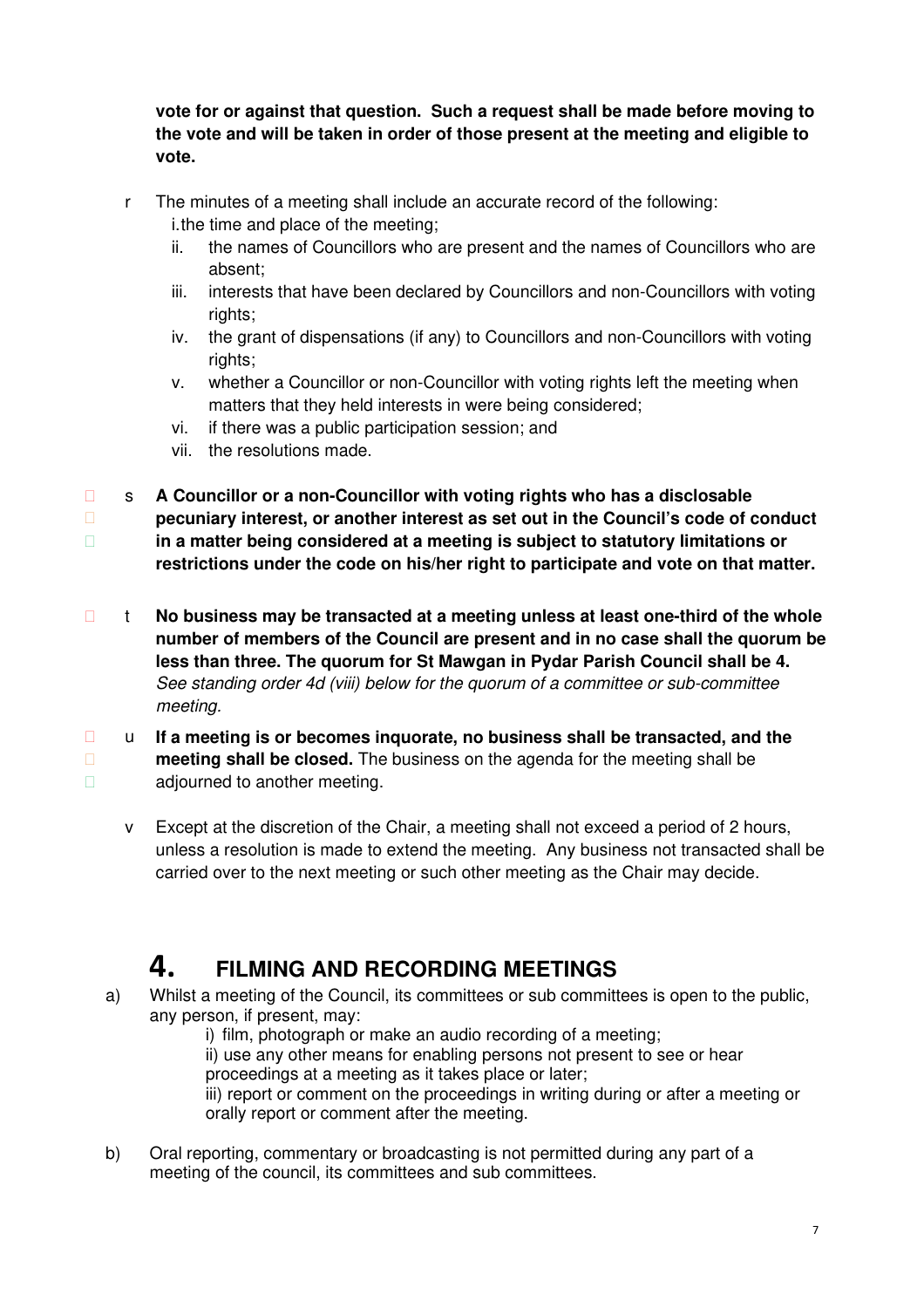- c) An individual must be present and able to use their equipment in order to film, photograph or audio record a meeting. There will be no opportunity to report on any part of the meeting where the council has resolved to exclude the press and public.
- d) Disruptive behaviour
	- i) No filming, photographing or audio recording of a meeting should be carried out in such a way as to disrupt the proceedings of the meeting.
	- ii) If person(s) disregard the request of the Chair of the meeting to moderate or improve their behaviour, any councillor or the Chair of the meeting may move that the person be instructed to cease filming, photographing or audio recording. The motion, if seconded, shall be put to the vote without discussion.
	- iii) If a resolution understanding order 4 d ii) above is ignored, the Chair of the meeting may take further reasonable steps to restore order or to progress the meeting. This may include temporarily suspending or closing the meeting.
- e) Members of the Council recording meetings are reminded of their obligations under the Council's Code of Conduct in respect of confidential matters.

### **5. A. COMMITTEES AND SUB-COMMITTEES**

- a **Unless the Council determines otherwise, a committee may appoint a subcommittee whose terms of reference and members shall be determined by the committee.**
- b **The members of a committee may include non-Councillors unless it is a committee which regulates and controls the finances of the Council.**
- c **Unless the Council determines otherwise, all the members of an advisory committee and a sub-committee of the advisory committee may be non-Councillors.**
- d The Council may appoint standing committees or other committees as may be necessary, and:
	- i. shall determine their terms of reference, reference including the scheme of delegation and the role of Chair and Vice Chair as ex officio members with or without voting rights.
	- ii. shall determine the number and time of the ordinary meetings of a standing committee up until the date of the next annual meeting of the Council;
	- iii. shall permit a committee, other than in respect of the ordinary meetings of a committee, to determine the number and time of its meetings;
	- iv. shall, subject to standing orders 4 (b) and (c) above, appoint and determine the terms of office of members of such a committee;
	- v. may, subject to standing orders 4(b) and (c) above, appoint and determine the terms of office of the substitute members to a committee whose role is to replace the ordinary members at a meeting of a committee if the ordinary members of the committee confirm to the Proper Officer 7 days before the meeting that they are unable to attend
	- vi. shall, after it has appointed the members of a standing committee, appoint the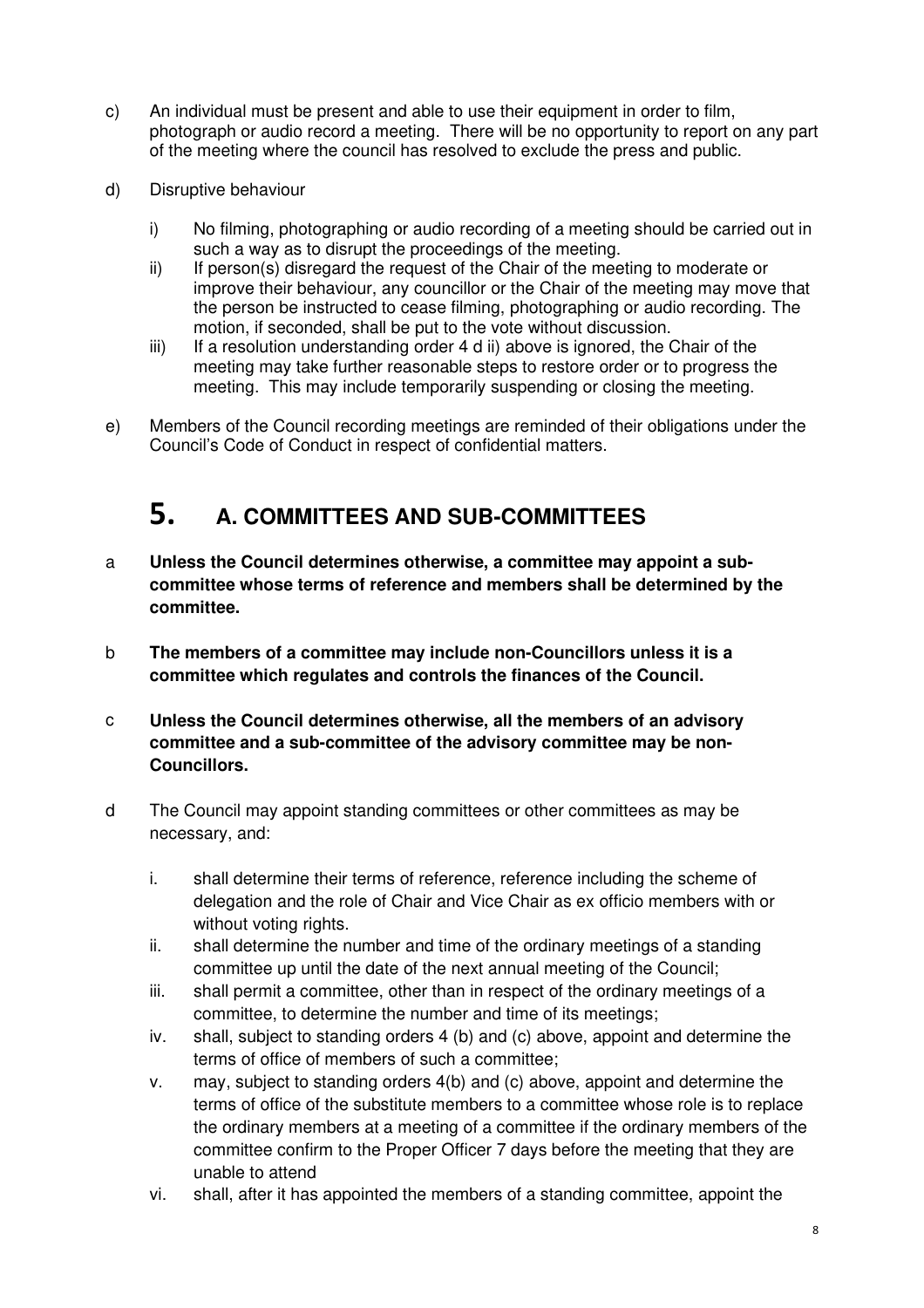Chair of the standing committee;

- vii. shall permit a committee other than a standing committee, to appoint its own Chair at the first meeting of the committee;
- viii. shall determine the place, notice requirements and quorum for a meeting of a committee and a sub-committee which, in both cases, shall be no less than three
- ix. shall determine if the public may participate at a meeting of a committee;
- x. shall determine if the public and press are permitted to attend the meetings of a sub-committee and also the advance public notice requirements, if any, required for the meetings of a sub-committee;
- xi. shall determine if the public may participate at a meeting of a sub-committee that they are permitted to attend; and
- xii. may dissolve a committee or a sub-committee.

### **5 B. WORKING GROUPS**

- a. Working Groups will generally be appointed on an annual basis to consider various areas of the Council's responsibilty.
- b. Working Groups will not, unless specifically delegated by Council, have any decisionmaking powers but will report back with recommendations to full Council which will be the decision-making body for their areas of responsibility.
- c. As Working Groups are not decision-making bodies they will not be required to meet in public.
- d. After a Working Group meeting the Working Group shall present a report of its activities to the next full Council Meeting or extraordinary meeting of the Council.
- e. A matter personal to a member of staff that is being considered by the Staffing Working Group is subject to standing order 13 b (confidentiality).

### **6. ORDINARY COUNCIL MEETINGS**

- **a In an election year, the annual meeting of the Council shall be held on or within 14 days following the day on which the new Councillors elected take office.**
- **b In a year which is not an election year, the annual meeting of a Council shall be held on such day in May as the Council decides.**
- c **If no other time is fixed, the annual meeting of the Council shall take place at 6pm.**
- d **In addition to the annual meeting of the Council, at least three other ordinary meetings shall be held in each year on such dates and times as the Council decides.**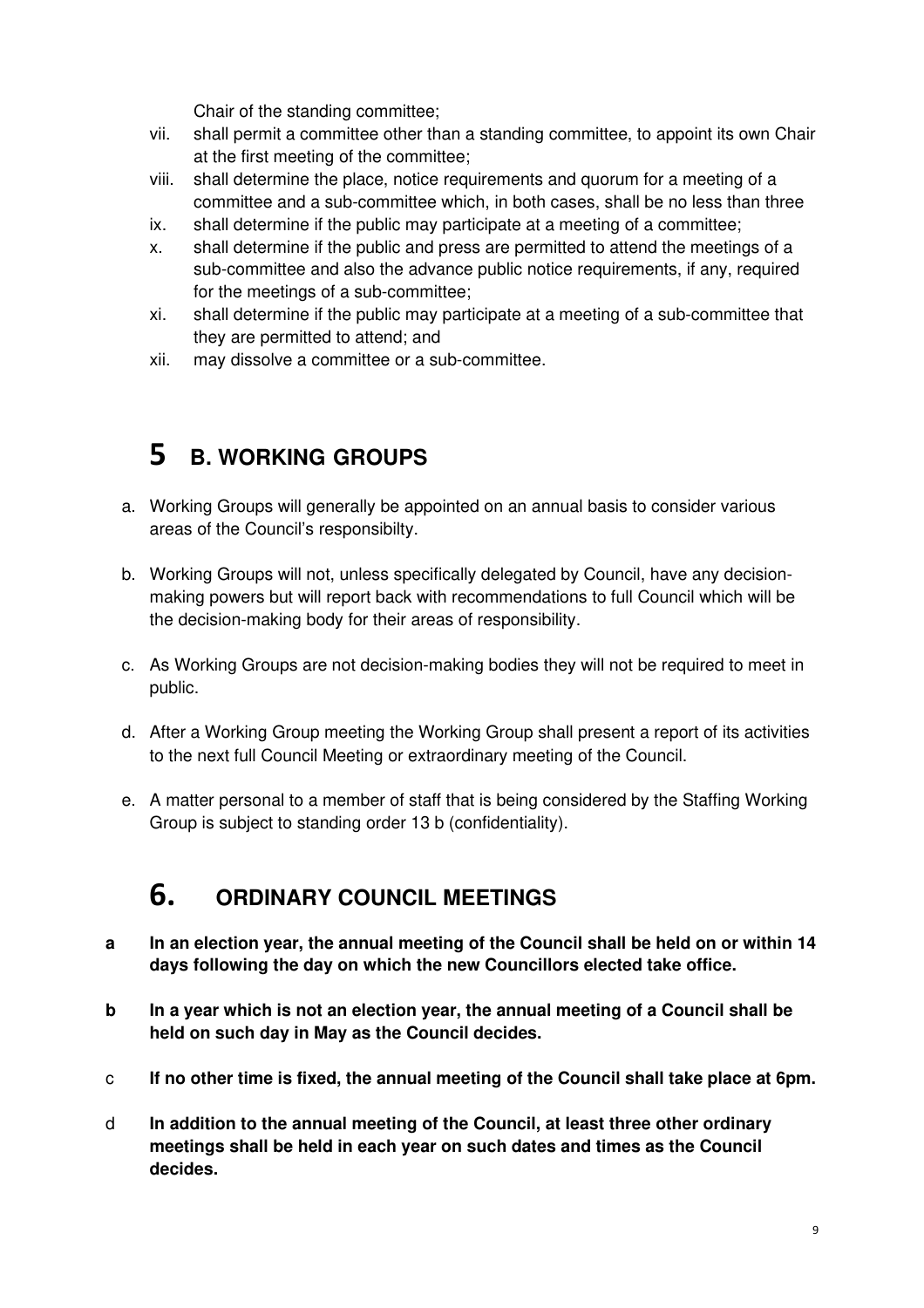- **e The first business conducted at the annual meeting of the Council shall be the election of the Chair and Vice-Chair (if there is one) of the Council.**
- **f The Chair of the Council, unless s/he has resigned or becomes disqualified, shall continue in office and preside at the annual meeting until his successor is elected at the next annual meeting of the Council.**
- **g The Vice-Chair of the Council, if there is one, unless s/he resigns or becomes disqualified, shall hold office until immediately after the election of the Chair of the Council at the next annual meeting of the Council.**
- **h In an election year, if the current Chair of the Council has not been re-elected as a member of the Council, s/he shall preside at the annual meeting until a successor Chair of the Council has been elected. The current Chair of the Council shall not have an original vote in respect of the election of the new Chair of the Council but shall give a casting vote in the case of an equality of votes.**
- **i In an election year, if the current Chair of the Council has been re-elected as a member of the Council, s/he shall preside at the annual meeting until a new Chair of the Council has been elected. S/he may exercise an original vote in respect of the election of the new Chair of the Council and must give a casting vote in the case of an equality of votes.**
- j Following the election of the Chair of the Council and Vice-Chair (if any) of the Council at the annual meeting of the Council, the business of the annual meeting shall include:
	- i. **In an election year, delivery by the Chair of the Council and Councillors of their acceptance of office forms unless the Council resolves for this to be done at a later date**. **In a year which is not an election year, delivery by the Chair of the Council of his acceptance of office form unless the Council resolves for this to be done at a later date;**
	- ii. Confirmation of the accuracy of the minutes of the last meeting of the Council;
	- iii. Receipt of the minutes of the last meeting of a committee;
	- iv. Appointment of members to existing committees and working groups.
	- v. Appointment of any new committees or working groups in accordance with standing order 4;
	- vi. In an election year, to make arrangements with a view to the Council becoming eligible to exercise the general power of competence in the future (if applicable).

### **7. EXTRA ORDINARY MEETINGS OF THE COUNCIL AND COMMITTEES AND SUB-COMMITTEES**

- **a The Chair of the Council may convene an extra ordinary meeting of the Council at any time.**
- b **If the Chair of the Council does not call an extra ordinary meeting of the Council**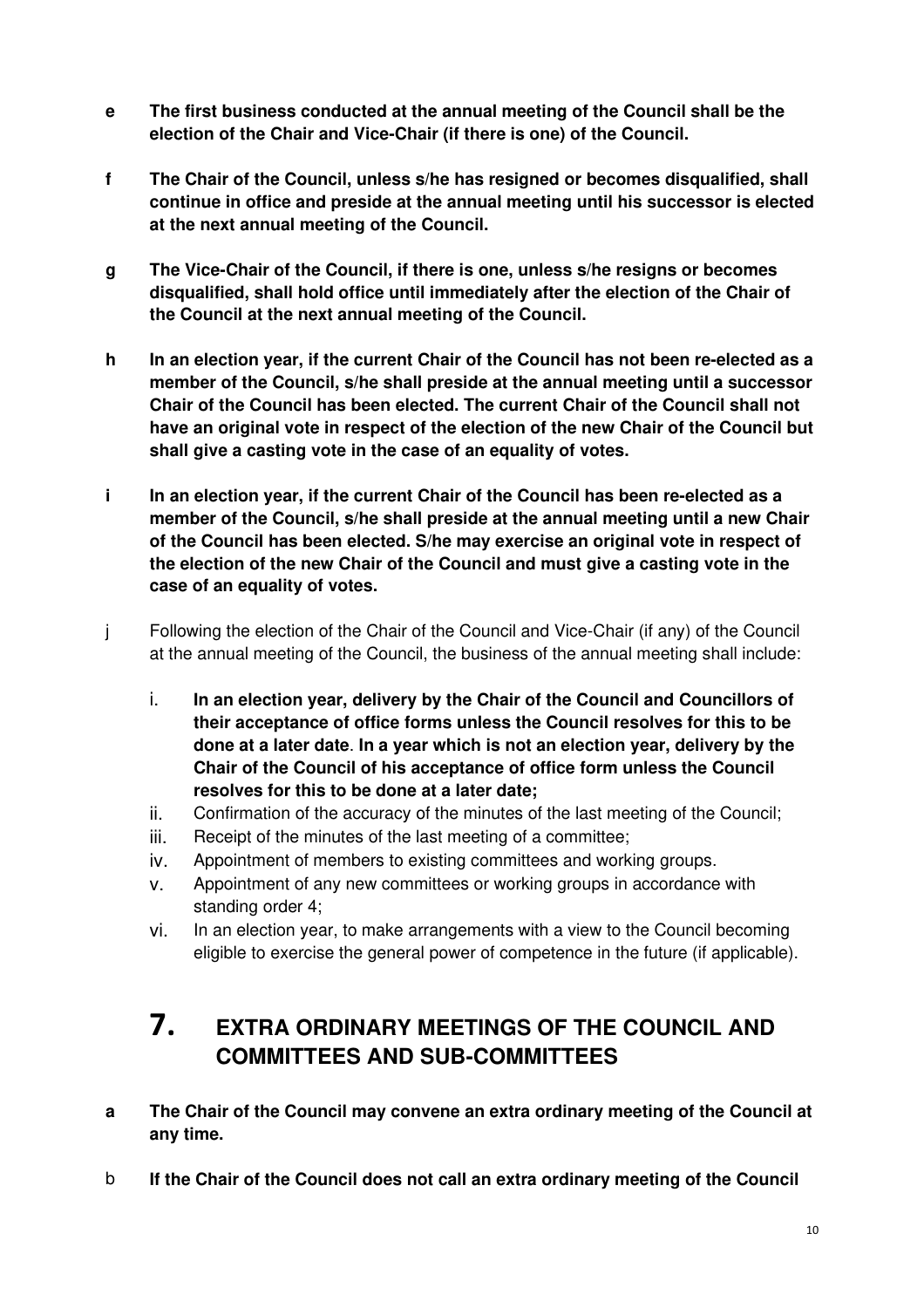**within seven days of having been requested in writing to do so by two Councillors, any two Councillors may convene an extra ordinary meeting of the Council. The public notice giving the time, place and agenda for such a meeting must be signed by the two Councillors.**

- c The Chair of a committee and sub-committees may convene an extra ordinary meeting of the committee at any time.
- d If the Chair of a committee does not, call an extra ordinary meeting within 7 days of having been requested to do so by 2 members of the committee any 2 members of the committee may convene an extra ordinary meeting of a committee.

# **8. PREVIOUS RESOLUTIONS**

- a A resolution shall not be reversed within six months except either by a special motion, which requires written notice by at least 7 Councillors to be given to the Proper Officer in accordance with standing order 9 below.
- b When a motion moved pursuant to standing order 8 (a) has been disposed of, no similar motion may be moved within a further six months.

# **9. VOTING ON APPOINTMENTS**

- a Where more than two persons have been nominated for a position to be filled by the Council and none of those persons has received an absolute majority of votes in their favour, the name of the person having the least number of votes shall be struck off the list and a fresh vote taken. This process shall continue until a majority of votes is given in favour of one person. A tie in votes may be settled by the casting vote exercisable by the Chair of the meeting.
- b Where more than two persons have been nominated for a position to be filled by the Council, the vote will be taken by a written ballot of those members present and eligible to vote. The outcome of the vote will be reported by the Clerk.

### **10. MOTIONS FOR A MEETING THAT REQUIRE WRITTEN NOTICE TO BE GIVEN TO THE PROPER OFFICER**

- a A motion shall relate to the responsibilities of the meeting for which it is tabled for and in any event, shall relate to the performance of the Council's statutory functions, powers and obligations or an issue which specifically affects the Council's area or its residents.
- b No motion may be moved at a meeting unless it pertains to an item on the agenda. Notification of items for the agenda must be given to the Proper Officer at least 8 clear days before the meeting. Clear days do not include the day of the notice or the day of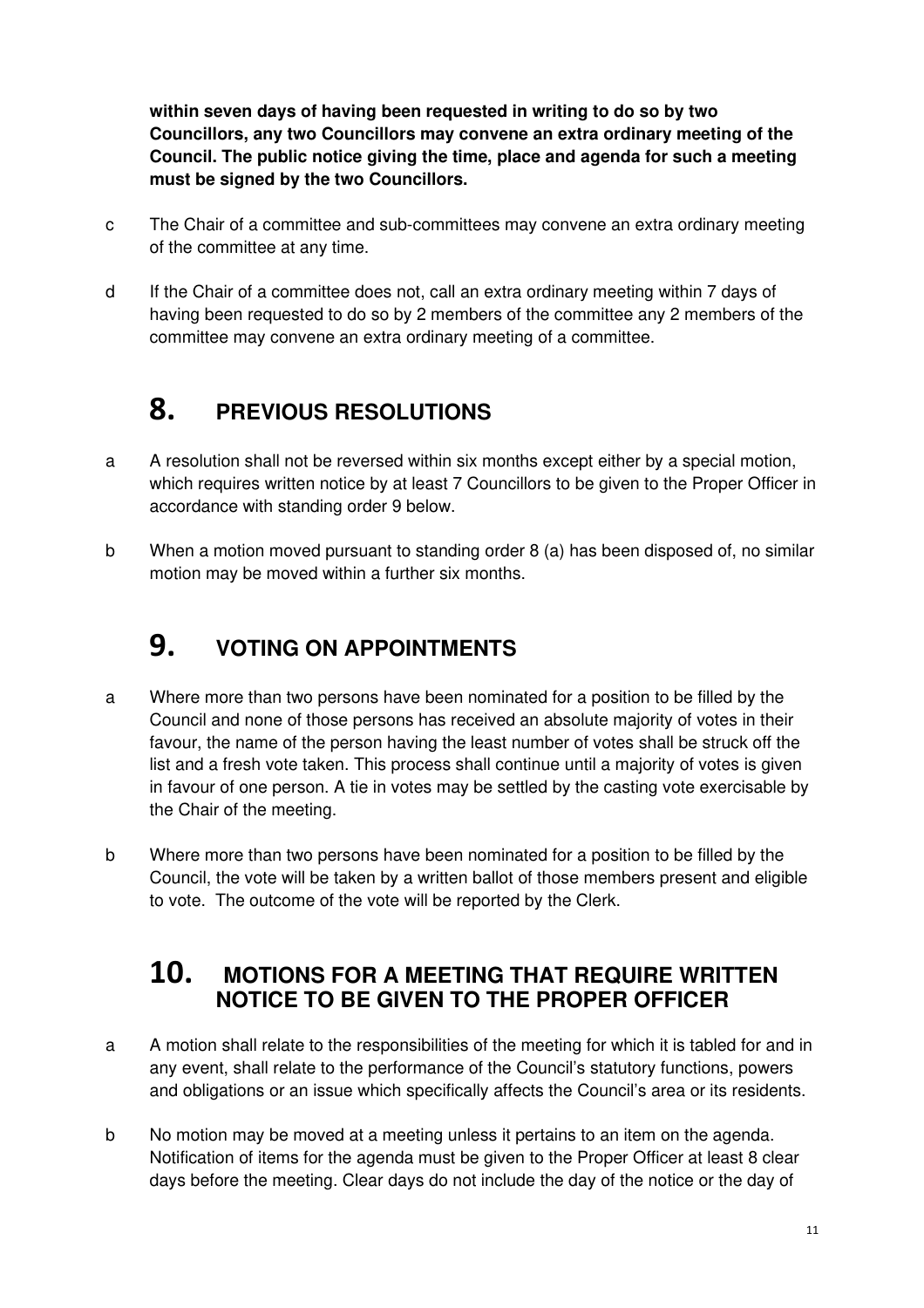the meeting.

- c The Proper Officer may, before including a motion on the agenda received in accordance with standing order 9(b), correct obvious grammatical or typographical errors in the wording of the motion.
- d If the Proper Officer considers the wording of a motion received in accordance with standing order 9(b) is not clear in meaning, the motion shall be rejected until the mover of the motion resubmits it, so that it can be understood, in writing, to the Proper Officer at least 7 clear days before the meeting.
- e If the wording or subject of a proposed motion is considered improper, the Proper Officer shall consult with the Chair of the forthcoming meeting or the Councillors who have convened the meeting, to consider whether the motion shall be included in the agenda or rejected.
- f The decision of the Proper Officer as to whether or not to include the motion on the agenda shall be final.
- g Motions received shall be recorded and numbered in the order that they are received.
- h Motions rejected shall be recorded with an explanation by the Proper Officer of the reason for rejection.
- i A written notice of motion shall not relate to any matter which may be considered under the Council's Code of Conduct, Complaints Procedure or employment policies.

### **11. MOTIONS AT A MEETING THAT DO NOT REQUIRE WRITTEN NOTICE**

- a The following motions may be moved at a meeting without written notice to the Proper Officer;
	- i. to correct an inaccuracy in the draft minutes of a meeting;
	- ii. a proposal derived from discussion of an agenda item;
	- iii. to move to a vote;
	- iv. to defer consideration of a motion;
	- v. to refer a motion to a particular committee, sub-committee or working group
	- vi. to appoint a person to preside at a meeting;
	- vii. to change the order of business on the agenda;
	- viii. to proceed to the next business on the agenda;
	- ix. to require a written report;
	- x. to appoint a committee or sub-committee and their members;
	- xi. to extend the time limits for speaking;
	- xii. to exclude the press and public from a meeting in respect of confidential or other information which is prejudicial to the public interest;
	- xiii. to not hear further from a Councillor or a member of the public;
	- xiv. to exclude a Councillor or member of the public for disorderly conduct;
	- xv. to temporarily suspend the meeting;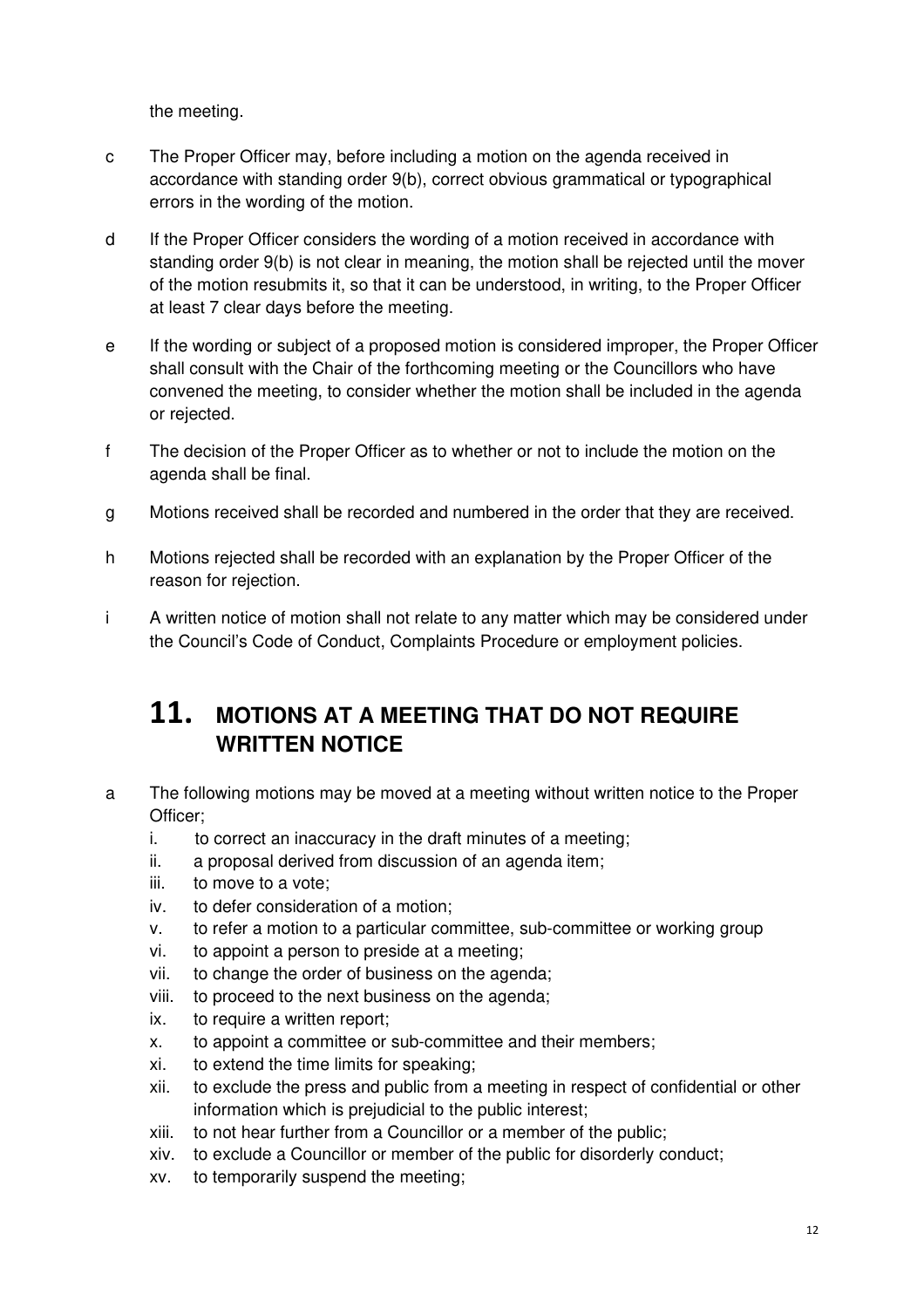- xvi. to suspend a particular standing order (unless it reflects mandatory statutory or legal requirements);
- xvii. to adjourn the meeting; or
- xviii. to close the meeting.

### **12. MANAGEMENT OF INFORMATION**

See also standing order 21.

- **a The Council shall have in place and keep under review, technical and organisational measures to keep secure information (including personal data) which it holds in paper and electronic form. Such arrangements shall include deciding who has access to personal data and encryption of personal data.**
- **b The Council shall have in place, and keep under review, policies for the retention and safe destruction of all information (including personal data) which it holds in paper and electronic form. The Council's retention policy shall confirm the period for which information (including personal data) shall be retained or if this is not possible the criteria used to determine that period (e.g. the Limitation Act 1980).**
- **c The agenda, papers that support the agenda and the minutes of a meeting shall not disclose or otherwise undermine confidential information or personal data without legal justification.**
- **d Councillors, staff, the Council's contractors and agents shall not disclose confidential information or personal data without legal justification.**

# **13. DRAFT MINUTES**

- a If the draft minutes of a preceding meeting have been served on Councillors with the agenda to attend the meeting at which they are due to be approved for accuracy, they shall be taken as read.
- b There shall be no discussion about the draft minutes of a preceding meeting except in relation to their accuracy. A motion to correct an inaccuracy in the draft minutes shall be moved in accordance with standing order 10 (a)(i) above.
- c The accuracy of draft minutes, including any amendment(s) made to them, shall be confirmed by resolution, and shall be signed by the Chair of the meeting and stand as an accurate record of the meeting to which the minutes relate.
- d If the Chair of the meeting does not consider the minutes to be an accurate record of the meeting to which they relate, s/he shall sign the minutes and include a paragraph in the following terms or to the same effect:

"The Chair of this meeting does not believe that the minutes of the meeting of the St Mawgan in Pydar Parish Council held on [date] in respect of () were a correct record but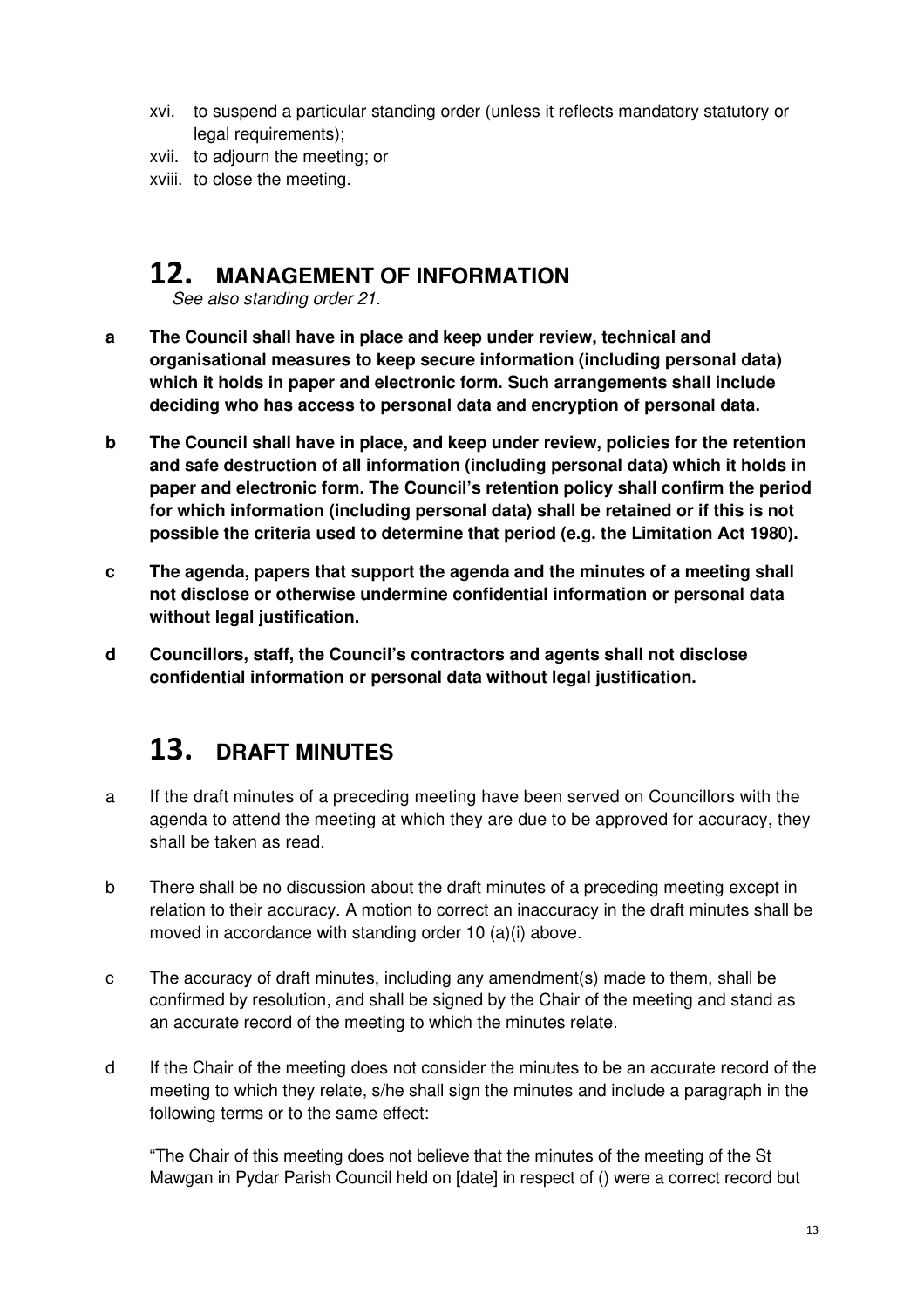his view was not upheld by the meeting and the minutes are confirmed as an accurate record of the proceedings."

- e **If the Council's gross annual income or expenditure (whichever is higher) does not exceed £25,000, it shall publish draft minutes on a website which is publicly accessible and free of charge not later than one month after the meeting has taken place.**
- f Subject to the publication of draft minutes in accordance with standing order 12(e) and standing order 20(a) and following a resolution which confirms the accuracy of the minutes of a meeting, the draft minutes or recordings of the meeting for which approved minutes exist shall be destroyed.

# **14. CODE OF CONDUCT AND DISPENSATIONS**

#### General

a The Council has adopted the Cornwall Code of Conduct for City, Community, Parish and Town Councils which will apply to all councillors and members of the public co opted to serve on Committees and sub Committees of the Council in respect of the entire meeting.

 All interests arising from the Code of Conduct adopted by the Council will be recorded in the minutes giving the existence and nature of the interest.

- b Members must have particular regard to their obligation to record and leave the room for matters in which they have an interest as defined by the Code of Conduct or by relevant legislation.
- c The Council shall maintain for public inspection, a Register of Members' interests that is compliant with the Code of Conduct and with relevant legislation.

#### **Members and the Code of Conduct**

- d All councillors and members of the public co-opted to serve on Council committees and sub committees shall observe the Code of Conduct adopted by the Council.
- e All councillors and members of the public co-opted to serve on Council committees and sub committees shall maintain a Register of Disclosable Pecuniary Interests and must update their register by notifying the Monitoring Officer and the Clerk of any changes within 28 days.
- f All councillors shall undertake training in the code of conduct within 6 months of the delivery of their declaration of acceptance of office.
- g Unless granted a dispensation, a councillor or non-councillor with voting rights who has registered a Disclosable Pecuniary Interest in relation to any item of business being transacted at a meeting, shall leave the room whenever the item is being discussed,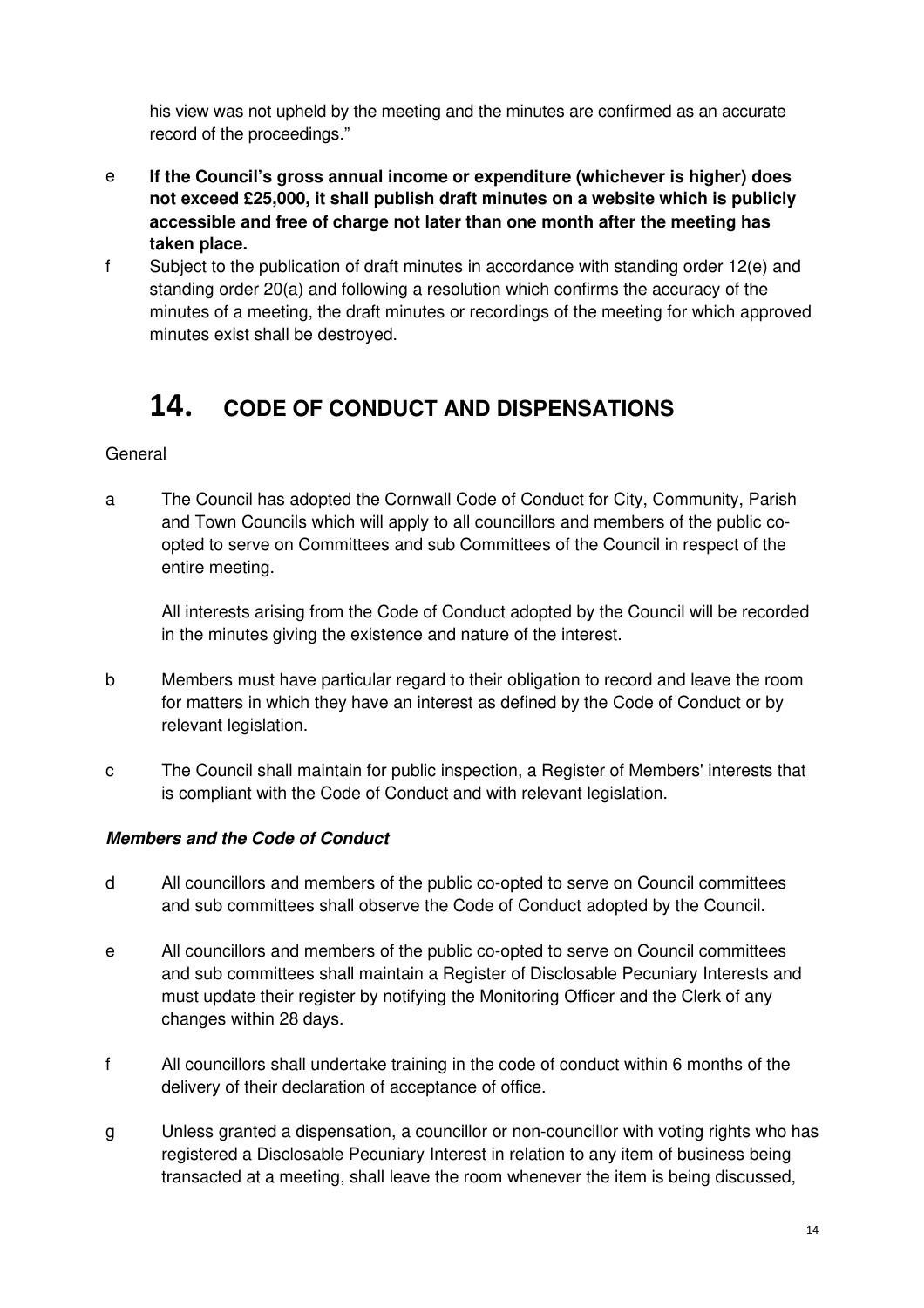including any part of the meeting where the public are entitled to speak.

- h Unless granted a dispensation, a councillor or non-councillor with voting rights who has registered a non-registerable interest in relation to any item of business being transacted at a meeting, shall leave the room whenever the item is being discussed, including any part of the meeting where the public are entitled to speak.
- i Where a non-registerable interest arises from membership of an outside body as defined in 3.5a of the Council's code of conduct, a councillor may remain in the room to address the meeting, provide a short statement and answer questions for no more than three (3) minutes before leaving the room at the request of the Chairman.
- j Councillors must not accept any gifts or hospitality that could be seen by the public as likely to influence their judgement in relation to any matter that they deal with in their official capacity. There is no requirement to register or declare any gifts or hospitality which have been offered or received.
- k A Member of the Council may, for the purposes of his duty as a member but not otherwise, inspect any document which has been considered by a Committee or by the Council. The Proper Officer or Solicitor to the Council may decline to allow inspection of any document which is protected by other legislation or in the event of legal proceedings would be protected by privilege arising from the relationship of solicitor and client. All Minutes kept for any Committee shall be open for the inspection of any member of the Council during office hours.

#### **Dispensations**

- l Dispensation requests shall be in writing and submitted to the Proper Officer as soon as possible before the meeting, or failing that, at the start of the meeting for which the dispensation is required.
- m A decision as to whether to grant a dispensation shall be made by a meeting of the council, or committee or sub-committee for which the dispensation is required, and that decision is final.
- n A dispensation request shall confirm:
	- i. the description and the nature of the disclosable pecuniary interest or other interest to which the request for the dispensation relates;
	- ii. whether the dispensation is required to participate at a meeting in a discussion only or a discussion and a vote;
	- iii. the date of the meeting or the period (not exceeding four years) for which the dispensation is sought; and
	- iv. an explanation as to why the dispensation is sought.
- o This policy shall apply to all meetings of the Council, its committees and sub committees.
- p No dispensation will be awarded for any meeting where there are no minutes of the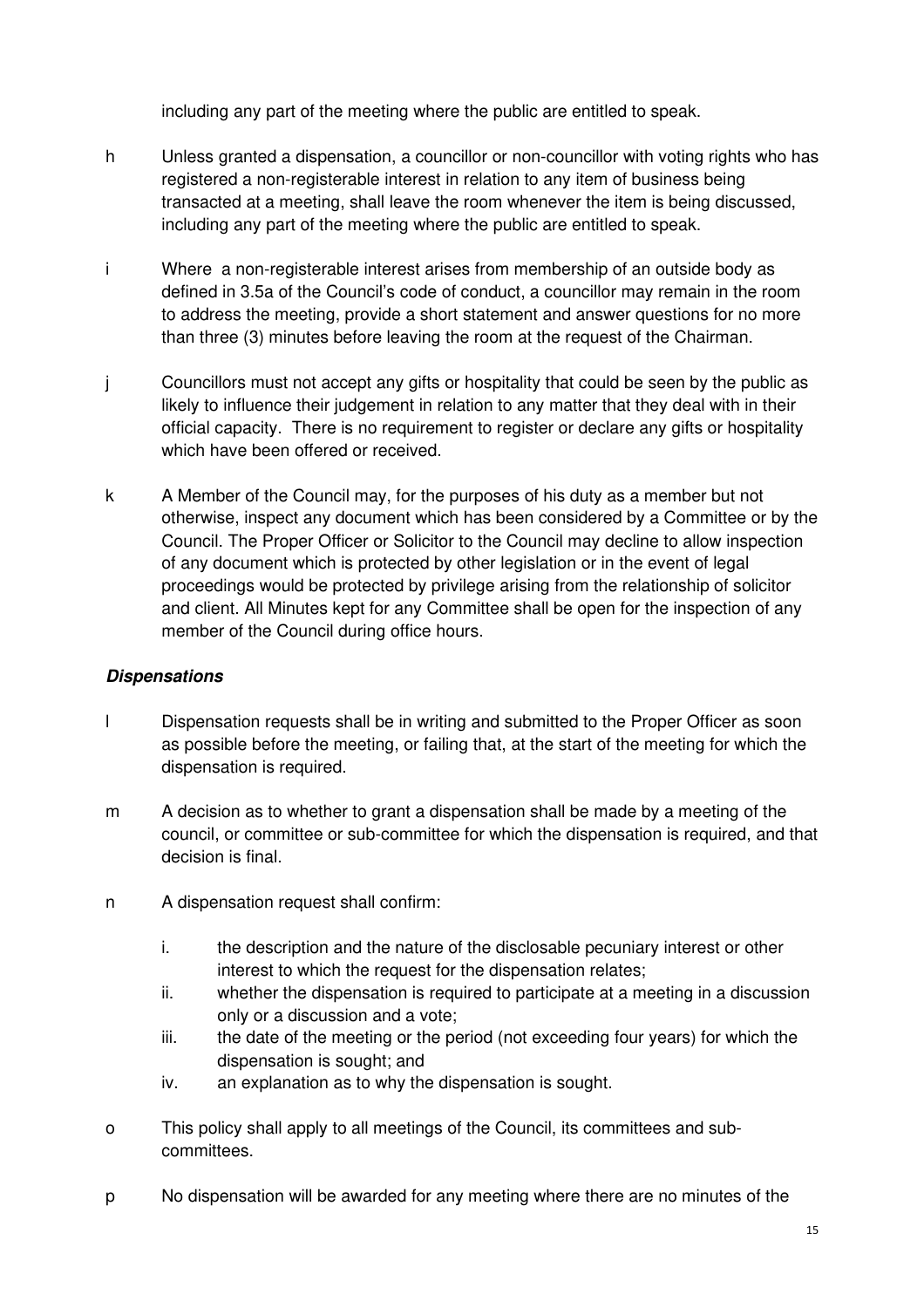proceedings.

- q A dispensation may be granted in accordance with standing order 14(r) above if having regard to all relevant circumstances the following applies:
	- i. without the dispensation the number of persons prohibited from participating in the particular business would be so great a proportion of the meeting transacting the business as to impede the transaction of the business or
	- ii. granting the dispensation is in the interests of persons living in the council's area or
	- iii. it is otherwise appropriate to grant a dispensation.

# **15. CODE OF CONDUCT COMPLAINTS**

- a Notification of any complaint shall remain confidential to the Proper Officer of the Council until such time as the matter has been concluded, when the outcome of the complaint shall be reported to a meeting of full council.
- b Where the notification relates to a complaint made by the Proper Officer, the Proper Officer shall notify the Chairman or Vice Chairman of that fact, who, upon receipt of such notification, shall nominate a person to assume the duties of the Proper Officer set out in this standing order, and who shall continue to act in respect of that matter as such until the complaint is resolved.
- c Where a notification relates to a complaint made by an employee (not being the Proper Officer) the Proper Officer shall ensure that the employee in question does not deal with any aspect of the complaint
- d The council may:
	- i. provide information or evidence where such disclosure is necessary to progress an investigation of the complaint or is required by law;
	- ii. seek information relevant to the complaint from the person or body with statutory responsibility for investigation of the matter;
- e References to a notification shall be taken to refer to a communication of any kind which relates to a breach or an alleged breach of the code of conduct by a councillor.
- f Upon notification by the Cornwall Council that a councillor or non-councillor with voting rights has breached the council's code of conduct, the council shall consider any recommendations and what, if any, action to take against him. Such action excludes disqualification or suspension from office and shall be limited to those sanctions recommended by the Monitoring Officer as part of the Decision Notice.

# **16. PROPER OFFICER**

a The Proper Officer shall be either (i) the clerk or (ii) other staff member(s) nominated by the Council to undertake the work of the Proper Officer when the Proper Officer is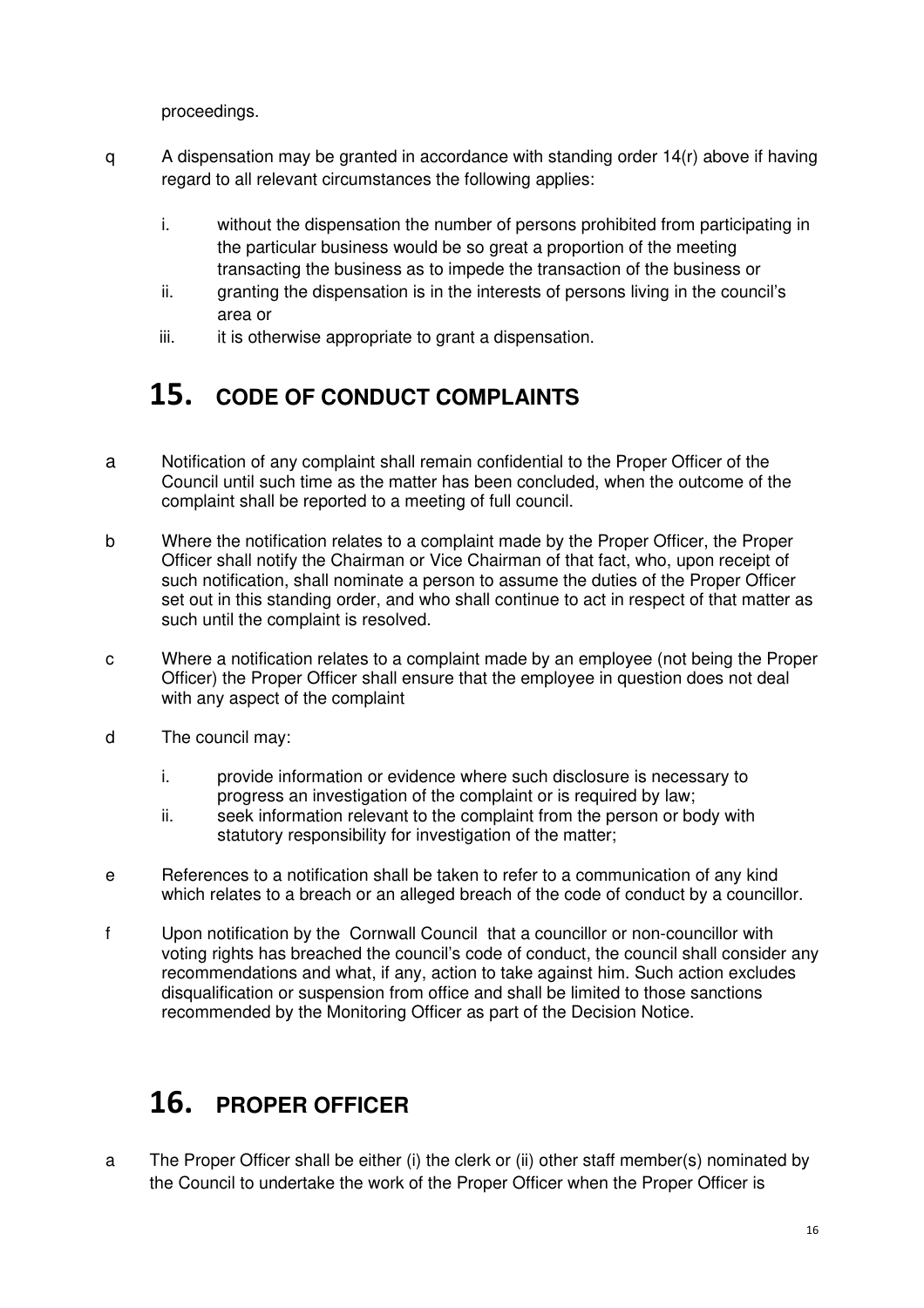absent.

- b The Proper Officer shall:
	- i. **at least three clear days before a meeting of the Council, a committee, or**  sub-committee**,** 
		- **serve on Councillors, by delivery or post at their residences, or by email authenticated in such manner as the Proper Officer thinks fit, a signed summons confirming the time, place and the agenda. (provided the Councillor has consented to service by email), and**
		- **Provide, in a conspicuous place, public notice of the time, place and agenda (provided that the public notice with agenda of an extraordinary meeting of the Council convened by Councillors is signed by them).**

See standing order 3(b) above for the meaning of clear days for a meeting of a full Council and standing order 3 (c) for the meaning of clear days for a meeting of a committee.

- ii. subject to standing order 9, include on the agenda all motions in the order received unless a Councillor has given written notice at least 5 days before the meeting confirming his withdrawal of it;
- iii. **convene a meeting of the Council for the election of a new Chair of the Council, occasioned by a casual vacancy in his office;**
- iv. **facilitate inspection of the minute book by local government electors;**
- v. **receive and retain copies of byelaws made by other local authorities;**
- vi. hold acceptance of office forms from Councillors;
- vii. hold a copy of every Councillor's register of interests;
- viii. assist with responding to requests made under freedom of information legislation and rights exercisable under data protection legislation, in accordance with the Council's relevant policies and procedures;
- ix. liaise, as appropriate, with the Council's Data Protection Officer (if there is one);
- x. receive and send general correspondence and notices on behalf of the Council except where there is a resolution to the contrary;
- xi. assist in the organisation of, storage of, access to, security of and destruction of information held by the Council in paper and electronic form subject to the requirements of data protection and freedom of information legislation and other legitimate requirements (e.g. the Limitation Act 1980);
- xii. arrange for legal deeds to be executed;

(see also standing order 23);

xiii. arrange or manage the prompt authorisation, approval, and instruction regarding any payments to be made by the Council in accordance with its financial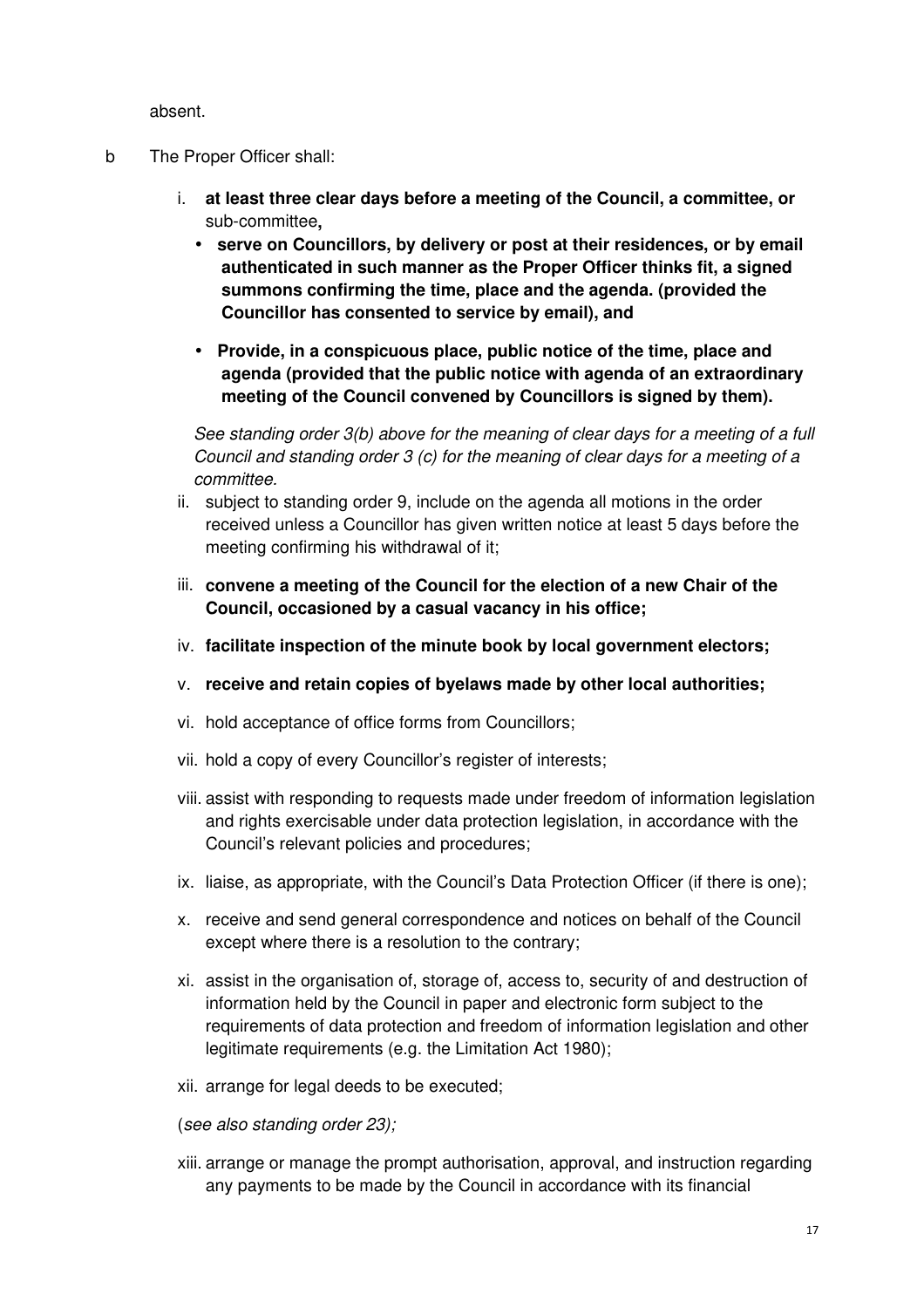regulations;

- xiv. record every planning application notified to the Council and the Council's response to the local planning authority in a book for such purpose;
- xv. refer a planning application received by the Council Chair (or in her/his absence Vice-Chair) and the Planning Working Group. This to be expedited within two working days of receipt to facilitate, an extraordinary meeting if the nature of a planning application requires consideration before the next ordinary meeting of the Council;

xvi. manage access to information about the Council via the publication scheme; and

xvii. retain custody of the seal of the Council (if there is one) which shall not be used without a resolution to that effect (see also standing order 23).

### **17. RESPONSIBLE FINANCIAL OFFICER**

When the Responsible Financial Officer is absent, the Council will appoint a member to an unpaid post to undertake the work of the Responsible Financial Officer if required.'

### **18. ACCOUNTS AND ACCOUNTING STATEMENTS**

- a "Proper practices" in standing orders refer to the most recent version of "Governance and Accountability for Local Councils – a Practitioners' Guide".
- b All payments by the Council shall be authorised, approved and paid in accordance with the law, proper practices and the Council's financial regulations.
- c The Responsible Financial Officer shall supply to each Councillor as soon as practicable after 30 June, 30 September and 31 December in each year a statement to summarise:

i. the Council's receipts and payments (or income and expenditure) for each quarter;

- ii. the Council's aggregate receipts and payments (or income and expenditure) for the year to date;
- iii. the balances held at the end of the quarter being reported and

which includes a comparison with the budget for the financial year and highlights any actual or potential overspends.

- d As soon as possible after the financial year end at 31 March, the Responsible Financial Officer shall provide:
	- i. each Councillor with a statement summarising the Council's receipts and payments (or income and expenditure) for the last quarter and the year to date for information; and
	- ii. to the Council the accounting statements for the year in the form of Section 2 of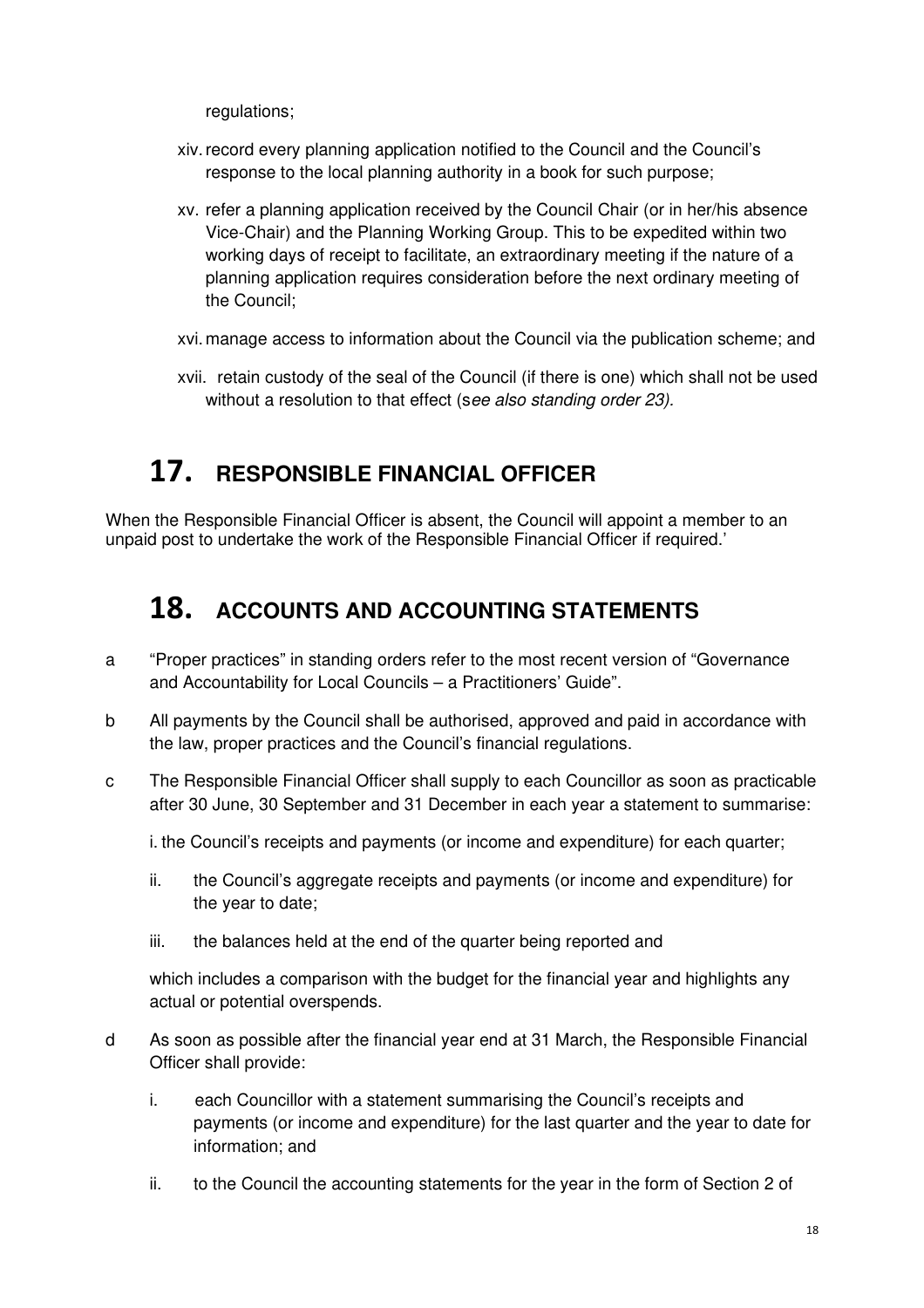the Annual Governance and Accountability Return, as required by proper practices, for consideration and approval.

e The year-end accounting statements shall be prepared in accordance with proper practices and apply the form of accounts determined by the Council (receipts and payments, or income and expenditure) for the year to 31 March. A completed draft annual governance and accountability return shall be presented to all Councillors at least 14 days prior to anticipated approval by the Council. The annual governance and accountability return of the Council, which is subject to external audit, including the annual governance statement, shall be presented to the Council for consideration and formal approval before 30 June.

# **19. FINANCIAL REGULATIONS**

The Council has established Financial Regulations for the governance and management of its finances and to meet the requirements of the audit and accountability regime in place at the time. These are attached as Part II of these Standing Orders.

- a All payments by the council shall be authorised, approved and paid in accordance with the law, proper practices and the council's financial regulations.
- b The Council's proper practices will be in accordance with the most recent JPAG guidance.

# **20. HANDLING STAFF MATTERS**

- a A matter personal to a member of staff that is being considered by a meeting of Council is subject to standing order 11.
- b The Council shall appoint a staffing working group to consist of the present Chair, vice-Chair and past Chair of the Council, or in their absence a Councillor elected for that purpose by the Council. Upon a resolution, conduct a review of the performance and annual appraisal of the work of the clerk/RFO. The reviews and appraisal shall be reported in writing and are subject to approval by resolution by the staffing working group.
- c Subject to the Council's policy regarding the handling of grievance matters, the Council's clerk shall contact the Chair of Council or in his absence, the vice-Chair of Council in respect of an informal or formal grievance matter, and this matter shall be reported back and progressed by resolution of the staffing committee.
- d Subject to the Council's policy regarding the handling of grievance matters, if an informal or formal grievance matter raised by the clerk relates to the Chair or vice-Chair of the Council, this shall be communicated to another member of staffing working group which shall be reported back and progressed by resolution of the Council.
- e Any persons responsible for all or part of the management of staff shall treat as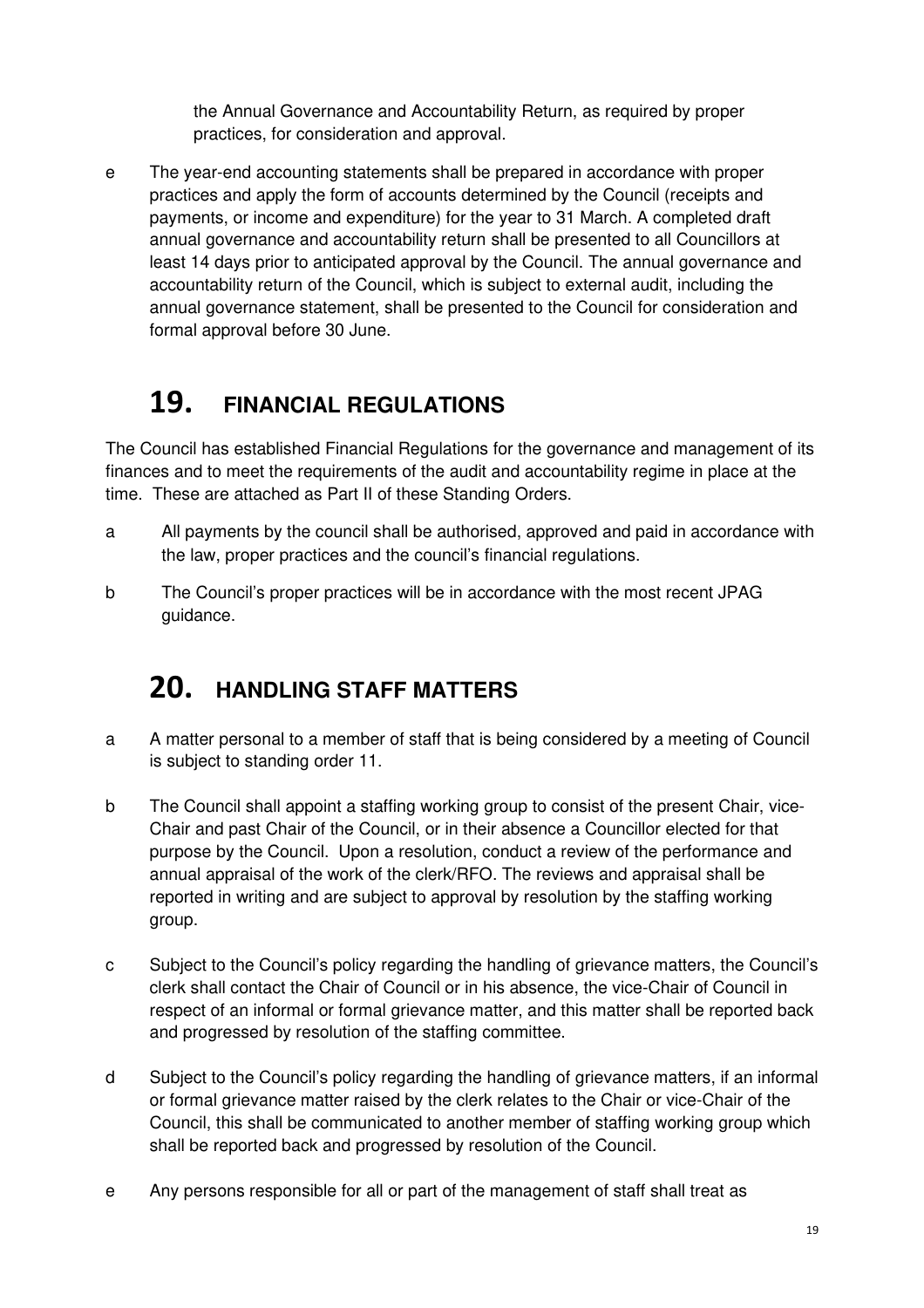confidential the written records of all meetings relating to their performance, capabilities, grievance or disciplinary matters.

f In accordance with standing order 12(a) the council will identify two persons with line management responsibilities who may have access to staff records referred to in standing order 20 (e).

### **21. RESPONSIBILITIES TO PROVIDE INFORMATION**

See also standing order 22.

- a **In accordance with freedom of information legislation, the Council shall publish information in accordance with its publication scheme and respond to requests for information held by the Council.**
- b **The Council shall publish information in accordance with the requirements of the Smaller Authorities (Transparency Requirements) (England) Regulations 2015.**

### **22. RESPONSIBILITIES UNDER DATA PROTECTION LEGISLATION**

(Below is not an exclusive list).

See also standing order 12.

- a **The Council may appoint a Data Protection Officer.**
- b **The Council shall have policies and procedures in place to respond to an individual exercising statutory rights concerning his personal data.**
- c **The Council shall have a written policy in place for responding to and managing a personal data breach.**
- d **The Council shall keep a record of all personal data breaches comprising the facts relating to the personal data breach, its effects and the remedial action taken.**
- e **The Council shall ensure that information communicated in its privacy notice(s) is in an easily accessible and available form and kept up to date.**
- f **The Council shall maintain a written record of its processing activities.**

### **23. RELATIONS WITH THE PRESS/MEDIA**

a Requests from the press or other media for an oral or written comment or statement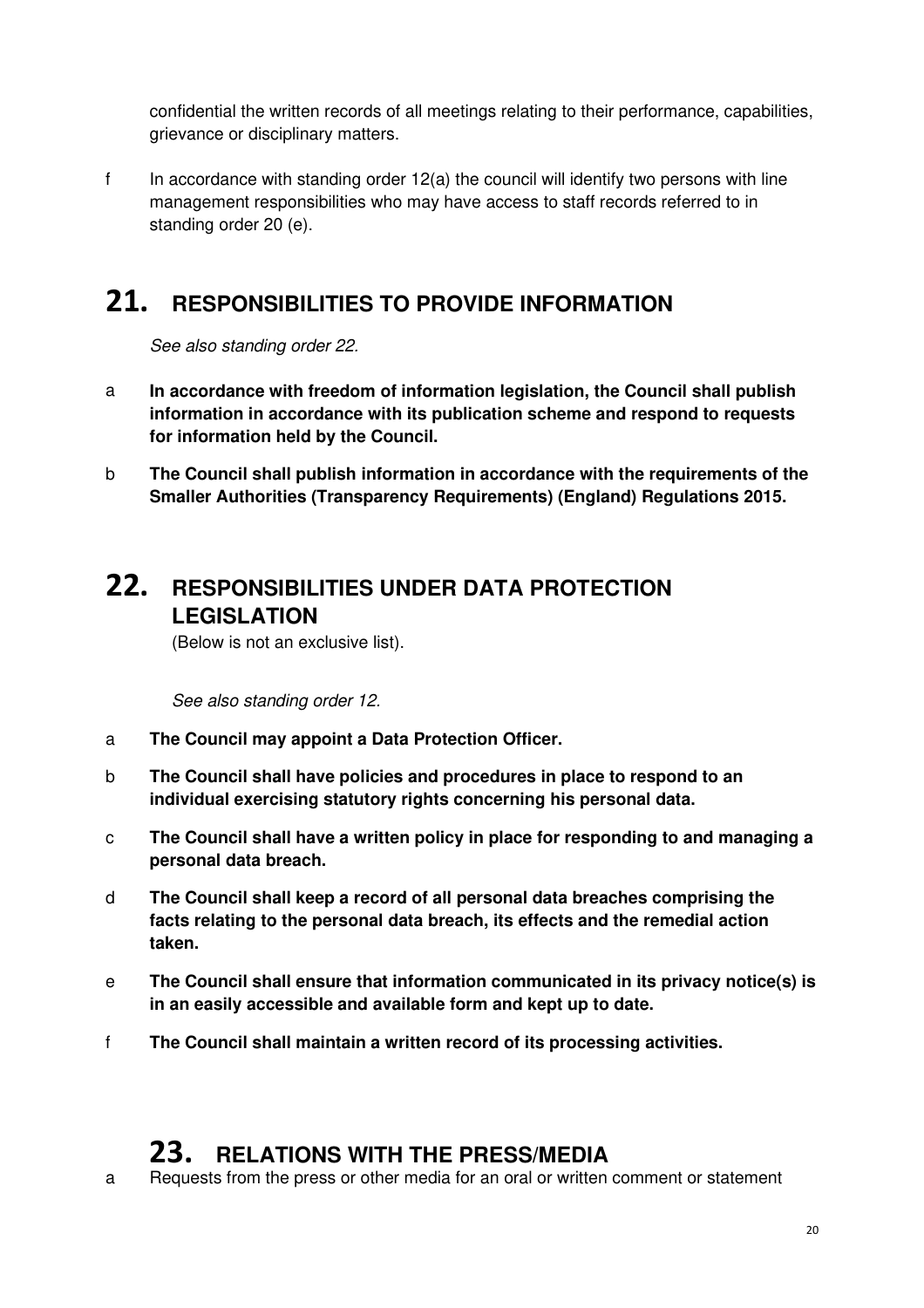from the Council, its Councillors or staff shall be handled in accordance with the Council's policy in respect of dealing with the press and/or other media.

# **24. EXECUTION AND SEALING OF LEGAL DEEDS**

See also standing orders  $16(b)(xii)$  and (xvii).

- a A legal deed shall not be executed on behalf of the Council unless authorised by a resolution.
- b **Subject to standing order 23 (a), any two Councillors may sign, on behalf of the Council, any deed required by law and the Proper Officer shall witness their signatures.**

### **25. COMMUNICATING WITH DISTRICT AND COUNTY OR UNITARY AUTHORITY COUNCILLORS**

- a An invitation to attend a meeting of the Council shall be sent, together with the agenda, to the ward Councillor(s) of the Unitary Authority representing the area of the Council.
- b Unless the Council determines otherwise, a copy of relevant correspondence sent to the Parish Council shall be sent to the ward Councillor(s) representing the area of the Council.
- c At the Chair's discretion and with the approval of the council, a divisional member may be invited to speak during any item on the agenda to make a short statement and answer any questions.

# **26. RESTRICTIONS ON COUNCILLOR ACTIVITIES**

- a. Unless authorised by a resolution, no Councillor shall:
	- i. inspect any land and/or premises which the Council has a right or duty to inspect; or
	- ii. issue orders, instructions or directions.
	- iii. incur any expenditure on behalf of the council or issue an instruction to incur expenditure.

# **27. STANDING ORDERS GENERALLY**

- a All or part of a standing order, except one that incorporates mandatory statutory requirements, may be suspended by resolution in relation to the consideration of an item on the agenda for a meeting.
- b A motion to add to or vary or revoke one or more of the Council's standing orders,